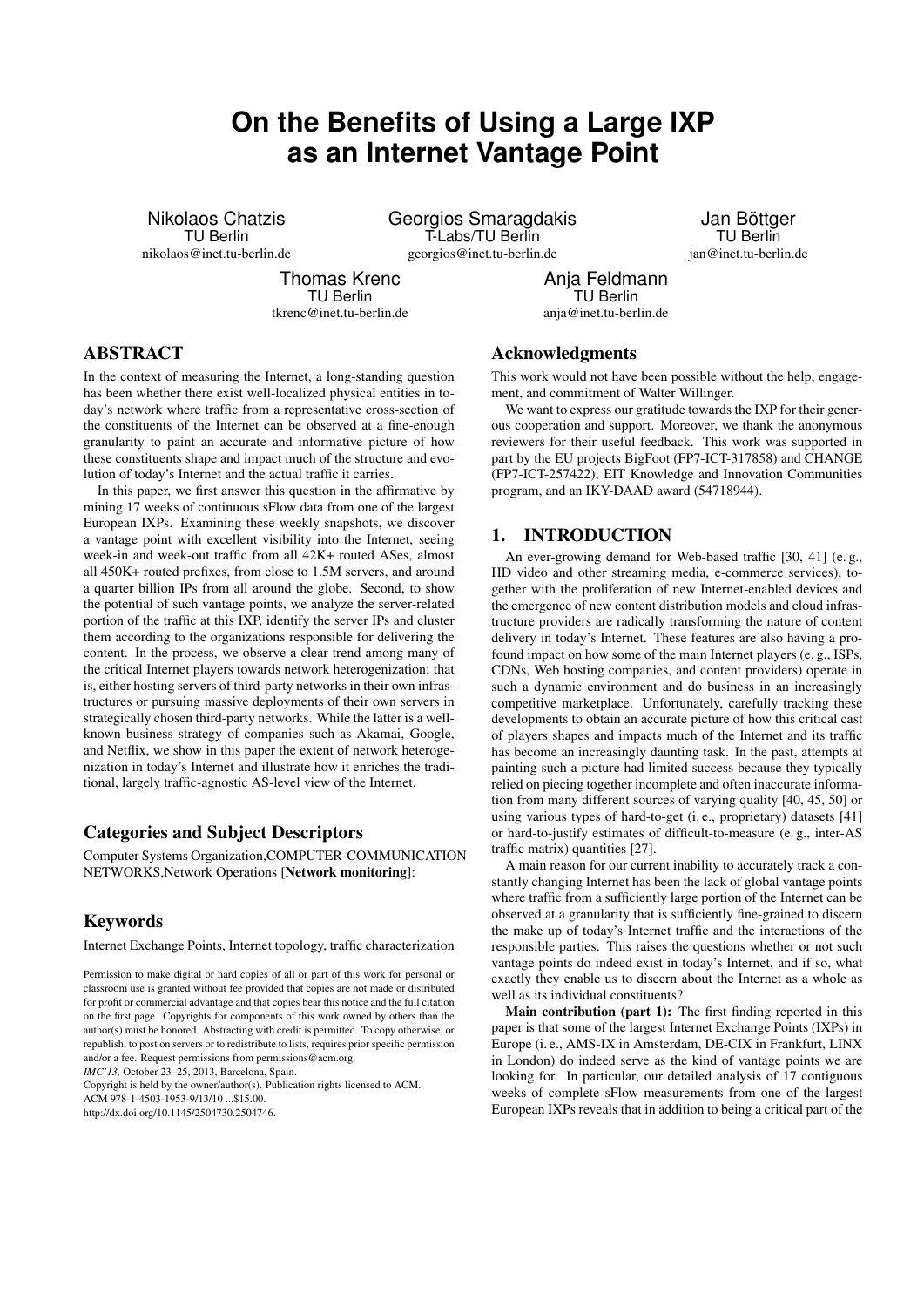European portion of the Internet, this IXP also plays a global role, "seeing" traffic from a large fraction of the Internet. To highlight the kind of visibility into the Internet as a whole that is possible at these vantage points, we show that week-in and week-out, our IXP "sees" traffic from all 42K+ routed ASes, almost all 450K+ routed prefixes, from about 1.5M servers, and around a quarter billion IP addresses from all the countries around the globe. Importantly, the fact that these largest European IXPs all operate in a very similar fashion, handle comparable traffic volumes, and have similar profiles with respect to the members and range of service offerings allows us to conclude that either one of them fits the role of being a global Internet vantage point.

However, like all vantage points used in practice, visibility from these large European IXPs into the Internet is not perfect. Thus, knowing what we cannot discern about what aspects of the Internet from mining the traffic seen at one of these vantage points is as important as knowing what we can discern. To deal with this important issue, we consider a variety of different IXP-external measurements that not only complement the IXPs own data, but also enable us to either check or validate our findings that are based on the IXPs data alone or help us determine what aspects are impossible to discern from this vantage point, and why.

Main contribution (part 2): Our second main finding illustrates the new opportunities or benefits for Internet measurements that arise from having access to vantage points with such good visibility into the Internet. By squarely focusing on the analysis of the Web server-related portion of the traffic "seen" by our IXP and applying an original methodology for identifying server-based infrastructures, classifying them by ownership (e. g., company, organization), and associating traffic with them, we show that many of the major commercial Internet players are actively contributing to a clearly discernible trend towards network heterogenization. That is, many of these players' networks are undergoing major changes as a result of business decisions that either favor the hosting of servers from third-party networks within their own network infrastructures or the deployment of their own servers, often in massive numbers, in purposefully-selected third-party networks.

On the one hand, this finding simply confirms what is welldocumented in press releases of some of the main commercial Internet players and technology blogs, but remains a largely underreported issue in the networking research literature. For example, it is well-known that CDN companies such as Akamai are accelerating the deployment of their own servers in eyeball networks by forming strategic content delivery alliances with large ISPs [1, 6]. Similarly, it is also widely reported that large content providers such as Netflix are installing their own brand of single-purpose CDNs (e. g., Netflix's Open Connect) inside various regional and local ISPs for the sole purpose of enabling those ISPs to deliver Netflix video data directly to their end users [5]. Other key companies such as Google, Amazon, or Facebook have followed suit and further add to the complexities that result from this proliferation of intertwined network infrastructures and traffic.

On the other hand, by providing a methodology for discovering an organization's servers, whether they are deployed within the organization's own AS (or ASes) or inside some third-party network's infrastructure, we enable and advocate a measurementdriven approach to inferring and assessing the *extent* to which individual network infrastructures or the traffic that they carry are heterogeneous. The results of our study show that network heterogenization is wide-spread and not just confined to well-known players such as Akamai or Google. We also study the impact that this finding has on the usage of peering links at IXPs, in particular, and AS-links in the larger Internet, in general. Specifically, we

show that not only is AS-link usage becoming more heterogeneous, but the task of attributing traffic to the party responsible for it faces enormous challenges in view of the complexities that result from the observed proliferation of intertwined network infrastructures and traffic. In effect, these findings argue that future attempts at accurately and meaningfully studying the business strategies of the various Internet constituents (e. g., ISPs, content providers, CDNs, IXPs, networks without an ASN, resellers, etc.) and the business relationships among them have to move beyond the traditional and largely traffic-agnostic AS-level view of the Internet. They must account for the complexities that result from today's Internet realities and are more concerned with how traffic flows across the network than with how the network is connected at the AS level.

Head-on comparison with [13]: The large European IXP considered in this paper also featured prominently in the recent work by Ager et al. [13]. However, while that study focused squarely on the discovery of a surprisingly rich peering fabric among the member ASes of that IXP, in this paper, we are mainly concerned with mining the traffic seen at this IXP to determine the IXP's visibility into the Internet. Put differently, while [13] exploited the IXP measurements to obtain an accurate picture of the "inside" of this IXP (i. e., its member ASes, their peerings, and the IXP-specific traffic matrix), this paper mines recent traffic data to obtain a view of the "outside" of the IXP; that is, the larger Internet beyond the boundary formed by the members of the IXP. In terms of results, while [13] highlighted the severe level of incompleteness of the commonly-studied AS maps of the Internet, this paper establishes and provides concrete evidence for why and in what sense this traditional AS-level view— although still useful for exploring and understanding various connectivity- or reachability-related aspects is largely inept for accounting for critical elements of the networks that make up today's Internet. Thus, representing two largely complementary efforts, the combined findings of [13] and of this paper take the observations of the study by Labovitz et al. [41] to the next level. In the process, we identify and outline an alternative and largely orthogonal perspective to the traditional AS-level view that centers around organizations or companies and their server-based infrastructures that are spread across many networks and countries and defy traditional network and geographic boundaries.

Road-map: The remainder of the paper is organized as follows. In Section 2, we describe the available IXP measurements and report on how we extract the relevant traffic data for our study. We focus in Section 3 on our first finding that the IXP defines a vantage point that offers unprecedented visibility into the Internet, and we support this finding with concrete results based on a week's worth of traffic. Our results are complemented in Section 4 by a longitudinal analysis, and we discuss what measurements taken at this single vantage point for a 17-week long period reveal about the Internet. In Section 5, we describe our methodology for grouping an organization's servers, irrespective of their location within the Internet, and report on our second main finding; that is, evidence for and extent of network heterogenization. We continue in Section 6 with a discussion of related and future work and conclude with a summary of our main observations in Section 7.

#### 2. IXP AS RICH DATA SOURCE

In this section, we describe the IXP measurements that are at our disposal for this study and sketch and illustrate the basic methodology we use to identify the traffic components relevant for our work. We also list and comment on the different IXP-external datasets that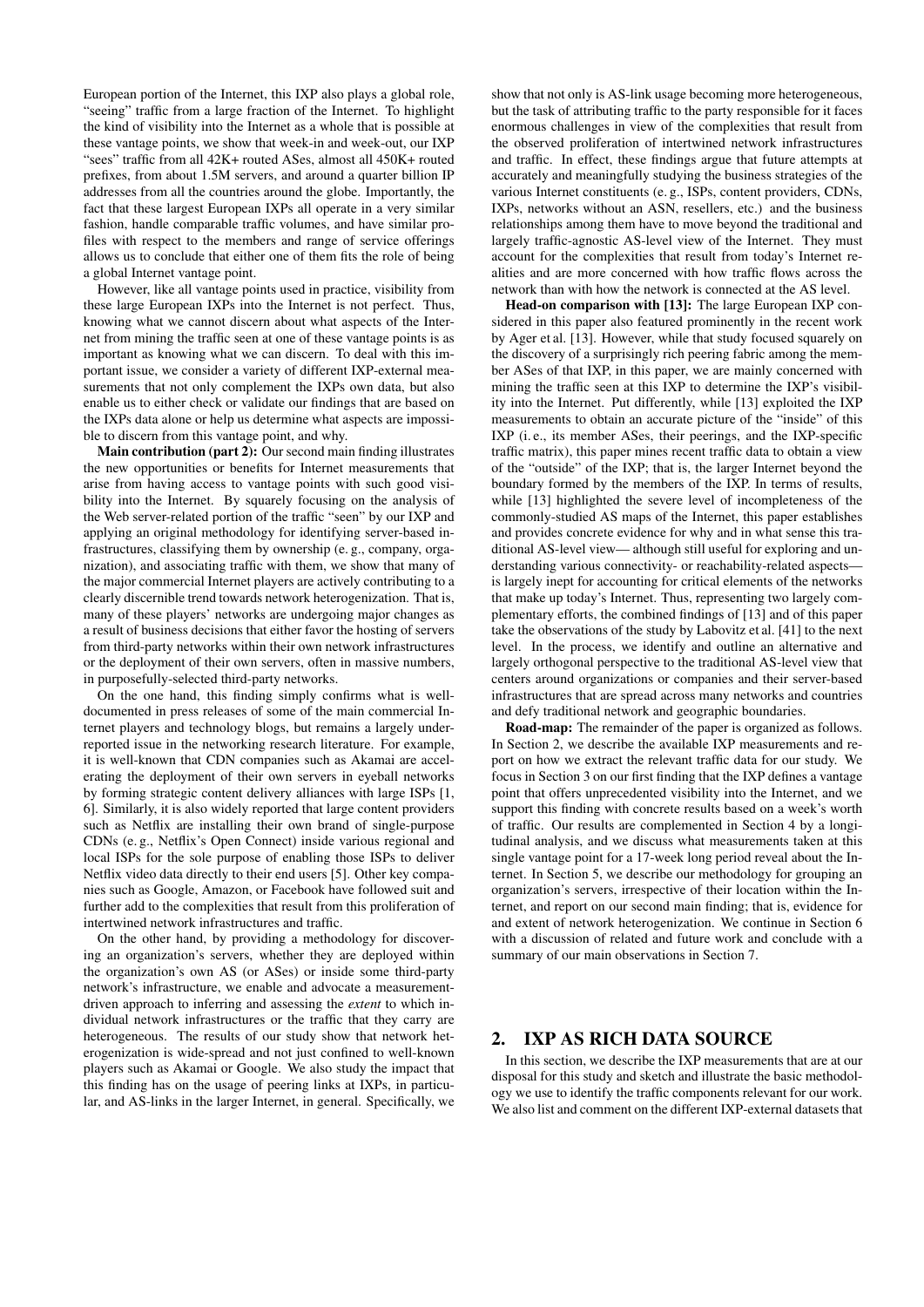

Figure 1: Traffic filtering steps

we rely on throughout this paper to show what we can and cannot discern from the IXP-internal measurements alone.<sup>1</sup>

#### 2.1 Available IXP-internal datasets

The work reported in this paper is based on traffic measurements collected between August 27 (beginning of week 35) and December 23 (end of week 51) of 2012 at one of the largest IXPs in Europe. At the beginning of the measurement period in week 35, this IXP had 443 member ASes that exchanged on average some 11.9 PB of traffic per day over the IXP's public peering infrastructure (i. e., a layer-2 switching fabric distributed over a number of data centers within the city where the IXP is located). During the measurement period, the IXP added between 1-2 members per week. Specifically, the measurements we rely on consist of 17 consecutive weeks of uninterrupted anonymized sFlow records that contain Ethernet frame samples that were collected using a random sampling of 1 out of 16K. sFlow captures the first 128 bytes of each sampled frame. This implies that in the case of IPv4 packets the available information consists of the full IP and transport layer headers and 74 and 86 bytes of TCP and UDP payload, respectively. For further details about the IXP infrastructure itself as well as the collected sFlow measurements (e. g., absence of sampling bias), we refer to [13]. In the following, we use our week 45 data to illustrate our method. The other weekly snapshots produce very similar results and are discussed in more detail in Section 4.

#### 2.2 Methods for dissecting the IXP's traffic

#### *2.2.1 Peering traffic*

Figure 1 details the filtering steps that we applied to the raw sFlow records collected at this IXP to obtain what we refer to as the "peering traffic" component of the overall traffic. As shown in Figure 1, after removing from the overall traffic, in succession, all non-IPv4 traffic (i. e., native IPv6 and other protocols; roughly 0.4% of the total traffic, most of which is native IPv6), all traffic that is either not member-to-member or stays local (e. g., IXP management traffic; about 0.6%), all member-to-member IPv4 traffic that is not TCP or UDP (i. e., ICMP and other transport protocols; less than 0.5%), this peering traffic makes up more than 98.5% of the total traffic. As an interesting by-product, we observe that 82% of the peering traffic is TCP and 18% is UDP.

#### *2.2.2 Web server-related traffic*

We next identify the portion of the peering traffic that can be unambiguously identified as Web server-related traffic. Our motivation is that Web servers are generally considered to be the engines of e-commerce, which in turn argues that Web server-related traffic is, in general, a good proxy for the commercial portion of Internet traffic. Accordingly, we focus on HTTP and HTTPS and describe the filtering steps for extracting their traffic.

To identify HTTP traffic, we rely primarily on commonly-used string-matching techniques applied to the content of the 128 bytes of each sampled frame. We use two different patterns. The first pattern matches the initial line of request and response packets and looks for HTTP method words (e. g., GET, HEAD, POST) and the words HTTP/1.{0,1}. The second pattern applies to header lines in any packet of a connection and relies on commonly used HTTP header field words as documented in the relevant RFCs and W3C specifications (e. g., Host, Server, Access-Control-Allow-Methods). Using these techniques enables us to identify which of the IP endpoints act as servers and which ones act as clients. When applied to our week 45 data, we identify about 1.3 million server IPs together with roughly 40 million client IPs. Checking the port numbers, we verify that more than 80% of the server IPs use the expected TCP ports, i. e., 80 and 8080. Some 5% of them also use 1935 (RTMP) as well as 443 (HTTPS). Note that by relying on string-matching, we miss those servers for which our sFlow records do not contain sufficient information; we also might mis-classify as clients some of those servers that "talk" with other servers and for which only their client-related activity is captured in our data.

With respect to HTTPS traffic, since we cannot use pattern matching directly due to encryption, we use a mixed passive and active measurement approach. In a first step, we use traffic on TCP port 443 to identify a candidate set of IPs of HTTPS servers. Here, we clearly miss HTTPS servers that do not use port 443, but we consider them not to be commercially relevant. However, given that TCP port 443 is commonly used to circumvent firewalls and proxy rules for other kinds of traffic (e. g., SSH servers or VPNs running TCP port 443), in a second step we rule out non-HTTPS related use by relying on active measurements. For this purpose, we crawl each IP in our candidate set for an X.509 certificate chain and check the validity of the returned X.509 certificates. For those IPs that pass the checks of the certificate, we extract the names for which the X.509 certificate is valid and the purpose for which it was issued. In particular, we check the following properties in each retrieved X.509 certificate: *(a) certificate subject*, *(b) alternative names*, *(c) key usage* (purpose), *(d) certificate chain*, *(e) validity time*, and *(f) stability over time*. If a certificate does not pass any of the tests, we do not consider it in the analysis.

We keep only the IPs that have a certificate subject and alternative names with valid domains and also valid country-code secondlevel domains (ccSLD) according to the definition in [35]. Next, we check if the key usage explicitly indicates a Web server role. In the certificate chain we check if the delivered certificates do really refer to each other in the right order they are listed up to the root certificate, which must be contained in the current Linux/Ubuntu white-list. Next, we verify the validity time of each certificate in the chain by comparing it to the timestamp the certificate fetching was performed. Lastly, we perform the active measurements several times and check for changes because IPs in cloud deployments can change their role very quickly and frequently. Ignoring validity time, we require that all the certificates fetched from a single IP have the same properties. In the case of our week 45 data, starting with a candidate set of approximately 1.5M IPs, some 500K respond to repeated active measurements, of which 250K are in the end identified as HTTPS server IPs.

When combined, these filtering steps yield approximately 1.5M different Web server IPs (including the 250K HTTPS server IPs). In total, these HTTP and HTTPS server IPs are responsible for or

<sup>&</sup>lt;sup>1</sup>For an overview of the importance of IXPs for today's Internet, we refer to [28].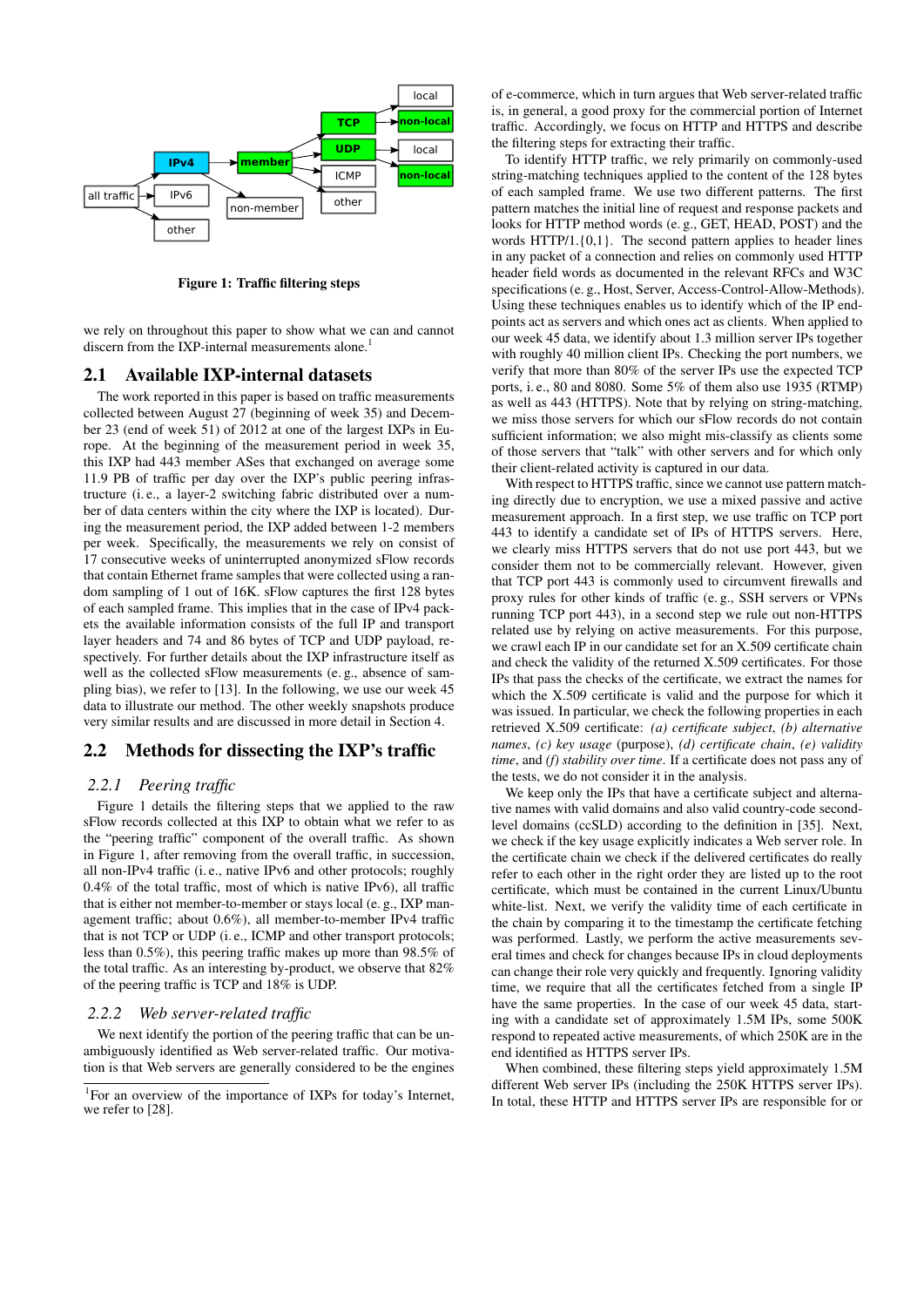

Figure 2: Traffic per server IP sorted by traffic share

"see" more than 70% of the peering traffic portion of the total traffic. Some 350K of these IP addresses appear in both sets and are examples of multi-purpose servers; that is, servers with one IP address that see activity on multiple ports. Multi-purpose servers are popular with commercial Internet players (e.g., Akamai which uses TCP port 80 (HTTP) and TCP port 1935 (RTMP)), and their presence in our data partially explains why we see a larger percentage of Web server-related traffic than what is typically reported in the literature [33, 36, 43], but is often based on a strictly port-based traffic classification [30, 41].

Among the identified HTTP and HTTPS server IPs, we find some 200K IPs that act both as servers and as clients. These are responsible for some 10% of the server-related traffic. Upon closer inspection of the top contributors in this category, we find that they typically belong to major CDNs (e. g., EdgeCast, Limelight) or network operators (e. g., Eweka). Thus, the large traffic share of these servers is not surprising and reflects typical machine-to-machine traffic associated with operating, for example, a CDN. Another class of IPs in this category are proxies or clients that are managed via a server interface (or vice versa).

In the context of this paper, it is important to clarify the notion of a server IP. Throughout this paper, a server IP is defined as a publicly routed IP address of a server. As such, it can represent many different real-world scenarios, including a single (multi-purpose) server, a rack of multiple servers, or a front-end server acting as a gateway to possibly thousands of back-end servers (e.g., an entire data center). In fact, Figure 2 shows the traffic share of each server IP seen in the week 45 data. It highlights the presence of individual server IPs that are responsible for more than 0.5% of all server–related traffic! Indeed, the top 34 server IPs are responsible for more than 6% of the overall server traffic. These server IPs cannot be single machines. Upon closer examination, they are identified as belonging to a cast of Internet players that includes CDNs, large content providers, streamers, virtual backbone providers, and resellers, and thus represent front-end servers to large data centers and/or anycast services. Henceforth, we use the term server to refer to a server IP as defined above.

#### 2.3 Available IXP-external datasets

When appropriate and feasible, we augment our IXP-based findings with active and passive measurements that do not involve the IXP in any form or shape and are all collected in parallel to our IXP data collection. Such complementary information allows us to verify, check, or refine the IXP-based findings.

One example of a complementary IXP-external dataset is a proprietary dataset from a large European Tier-1 ISP consisting of packet-level traffic traces.<sup>2</sup> With the help of the network intrusion detection system Bro [47] we produce the HTTP and DNS logs, extract the Web server-related traffic and the corresponding server IPs from the logs, and rely on the resulting data in Section 3.

For another example, we use the list of the top 280K DNS recursive resolvers—as seen by one of the largest commercial CDNs as a starting set to find a highly distributed set of DNS resolvers that are available for active measurements such as doing reverse DNS lookups or performing active DNS queries. From this initial list of DNS servers, we eliminate those that cannot be used for active measurements (i.e., those that are not open, delegate DNS resolutions to other resolvers, or provide incorrect answers) and end up with a final list of about 25K DNS resolvers in some 12K ASes that are used for active measurements in Section 3.3.

Other examples of IXP-external data we use in this work include the publicly available lists of the top-1M or top-1K popular Web sites that can be downloaded from www.alexa.com. We obtained these lists for each of the weeks for which we have IXP data. We also utilized blogs and technical information found on the official Web sites of the various technology companies and Internet players. In addition, we make extensive use of publicly available BGP-based data that is collected on an ongoing basis by Route-Views [8], RIPE RIS [7], Team Cymru [9], etc.

#### 2.4 IP server meta-data

Our efforts in Section 5 rely on certain meta-data that we collect for server IPs and that is obtained from DNS information, URIs, and X.509 certificates from HTTPS servers.

Regarding DNS information, obvious meta-information is the hostname(s) of a server IP. This information is useful because large organizations [38] often follow industrial standards in their naming schema's for servers that they operate or host in their own networks. Another useful piece of meta-data is the Start of Authority (SOA) resource record which relates to the administrative authority and can be resolved iteratively. This way one can often find a common root for organizations that do not use a unified naming schema. Note that the SOA record is often present, even when there is no hostname record available or an ARPA address is returned in the reverse lookup of a server IP.

Next, the URI as well as the authority associated with the hostname give us hints regarding the organization that is responsible for the content. For example, for the URI youtube.com, one finds the SOA resource record google.com and thus can associate Youtube with Google.

Lastly, the X.509 certificates reveal several useful pieces of metadata. First, they list the base set of URIs that can be served by the corresponding server IP. Second, some server IPs have certificates with multiple names that can be used to find additional URIs. This is typically the case for hosting companies that host multiple sites on a single server IP. In addition, it is used by CDNs that serve multiple different domains with the same physical infrastructure. Moreover, the names found in the certificates can be mapped to SOA resource records as well.

Overall, we are able to extract DNS information for 71.7%, at least one URI for 23.8%, and X.509 certificate information for 17.7% of the 1.5M server IPs that we see in our week 45 data. For 81.9% of all the server IPs, we have at least one of the three pieces of information. For example, for streamers, one typically has no

<sup>&</sup>lt;sup>2</sup>For this trace we anonymized the client information before applying the analysis with the network intrusion detection system Bro. We always use a prefix preserving function when anonymizing IPs.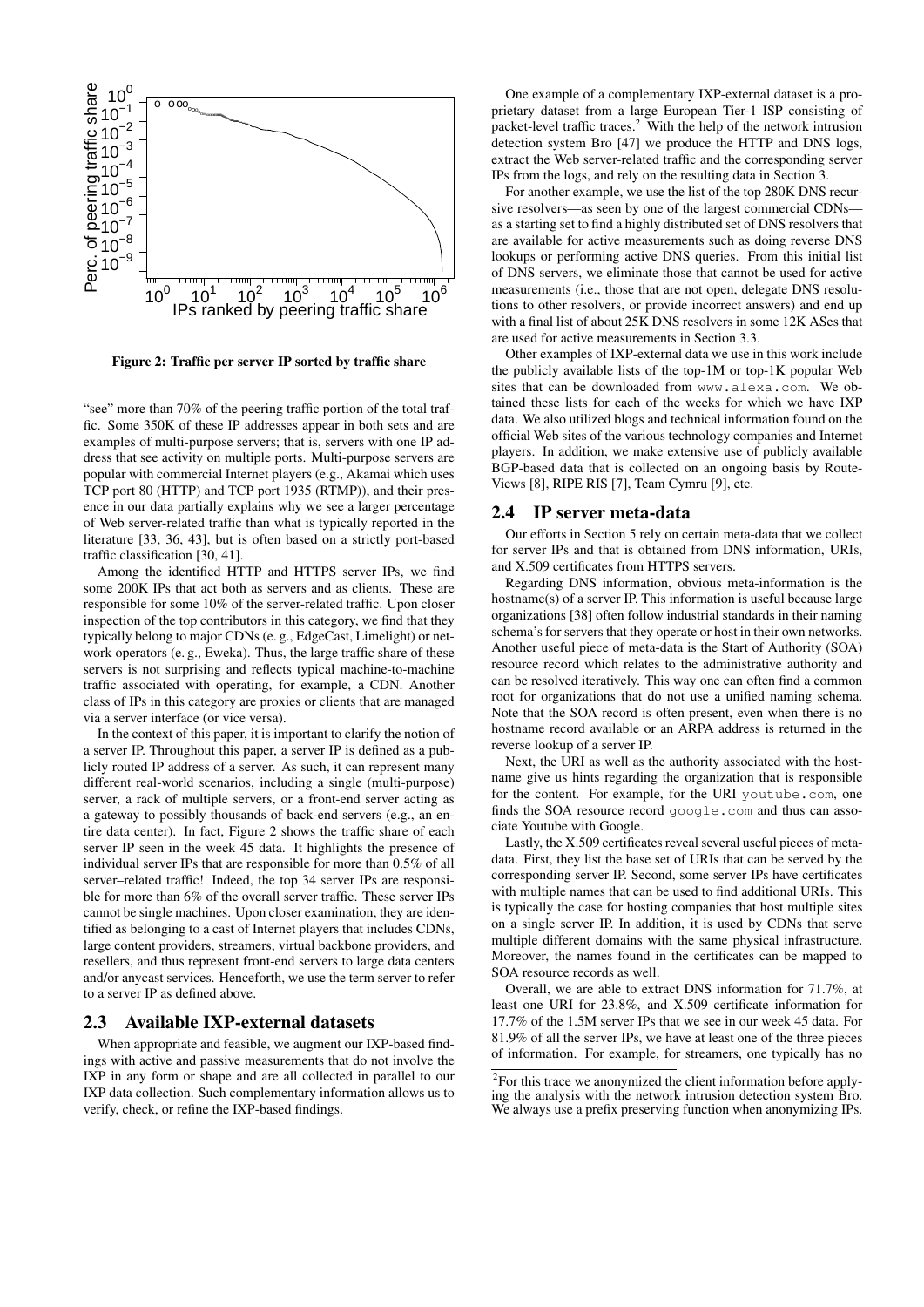|                    |                | week 45     | educated guesses<br>of ground-truth |
|--------------------|----------------|-------------|-------------------------------------|
| Peering<br>Traffic | <b>IPs</b>     | 232,460,635 | unknown $\overline{<2^{32}}$        |
|                    | #ASes          | 42,825      | approx. 43K                         |
|                    | Subnets        | 445,051     | $450K+$                             |
|                    | countries      | 242         | 250                                 |
| Server<br>Traffic  | <b>IPs</b>     | 1,488,286   | unknown                             |
|                    | #ASes          | 19,824      | unknown                             |
|                    | <b>Subnets</b> | 75,841      | unknown                             |
|                    | Countries      | 200         | 250                                 |

Table 1: IXP summary statistics—week 45



Figure 3: Percentage of IPs per country—week 45

assigned URI, but information from DNS. Before using this rich meta-data in Section 5, we clean it by removing non-valid URIs, SOA resource records of the Regional Internet Registries (RIRs) such as ripe.net, etc. This cleaning effort reduces the pool of server IPs by less than 3%.

## 3. LOCAL YET GLOBAL

The main purpose of this section is to show that our IXP represents an intriguing vantage point, with excellent visibility into the Internet as a whole. This finding of the IXP's important global role complements earlier observations that have focused on the important local role that this large European IXP plays for the greater geographic region where it is located [13], and we further elaborate here on its dual role as a local and as a global player. Importantly, we also discuss what we can and cannot discern about the Internet as a whole or its individual constituents based on measurements taken at this vantage point. The reported numbers are for the week 45 measurements when the IXP had 452 members that exchanged some 14 PB of traffic per day and are complemented by a longitudinal analysis in Section 4.

#### 3.1 On the global role of the IXP

By providing a well-defined set of steps and requirements for establishing peering links between member networks, IXPs clearly satisfy the main reason for why they exist in the first place – keeping local traffic local. To assess the visibility into the global Internet that comes with using a large European IXP as a vantage point, we focus on the peering traffic component (see Section 2.2.1) and summarize in Table 1 the pertinent results.

First, in this single geographically well-localized facility, we observe during a one-week period approximately a quarter billion

unique IPv4 addresses (recall that the portion of native IPv6 traffic seen at this IXP is negligible). While the total number of publicly routed IPv4 addresses in the Internet in any given week is unknown, it is some portion of the approximately three and a half billion allocated IPv4 addresses, which suggests that this IXP "sees" a significant fraction of the ground truth. The global role of this IXP is further illuminated by geo-locating all 230M+ IP addresses at the country-level granularity [49] and observing that this IXP "sees" traffic from every country of the world, except for places such as Western Sahara, Christmas Islands, or Cocos (Keeling) Islands. This ability to see the global Internet from this single vantage point is visualized in Figure 3, where the different countries' shades of gray indicate which percentage of IPs a given country contributes to the IPs seen at this IXP.

Second, when mapping the encountered 230M+ IP addresses to more network-specific entities such as subnets or prefixes and ASes, we confirm the IXP's ability to "see" the Internet. More precisely, in terms of subnets/prefixes, this IXP "sees" traffic from 445K subnets; that is, from essentially all actively routed prefixes. Determining the precise number of actively routed prefixes in the Internet in any given week remains an imprecise science as it depends on the publicly available BGP data that are traditionally used in this context (e.g., RouteViews, RIPE). The reported numbers vary between 450K-500K and are only slightly larger than the 445K subnets we see in this one week. With respect to ASes, the results are very similar – the IXP "sees" traffic from some 42.8K actively routed ASes, where the ground truth for the number of actively routed ASes in the Internet in any given week is around 43K [3] and varies slightly with the used BGP dataset.

Lastly, to examine the visibility that this IXP has into the more commercial-oriented Internet, we next use the Web server-related component of the IXP's peering traffic (see Section 2.2.2). Table 1 shows that this IXP "sees" server-related traffic from some 1.5M IPs that can be unambiguously identified as Web server IPs. Unfortunately, we are not aware of any numbers that can be reliably considered as ground truth of all server IPs in the Internet in any given week. Even worse, available white papers or reports that purportedly provide this information are typically very cavalier about their definition of what they consider as "Web server" and hence cannot be taken at face value [40, 50].

To indirectly assess how the roughly 1.5M Web server IPs seen at this IXP stack up against the unknown number of Web server IPs Internet-wide, we use an essentially orthogonal dataset, namely the HTTP and DNS logs from a large European Tier-1 ISP that does not exchange traffic over the public switching infrastructure of our IXP. Applying the method as described in Section 2, we extract the Web server IPs from this ISP dataset and find that of the total number of server IPs that are "seen" by this ISP, only some 45K are not seen at the IXP. Importantly, for the server IPs seen both at the IXP and the ISP, those we identified as server IPs using the IXP-internal data are confirmed to be indeed server IPs when relying on the more detailed ISP dataset. In any case, mapping the 1.5M server IPs from the IXP to prefixes, ASes, and countries shows that this IXP "sees" server-traffic from some 17% of all actively routed prefixes, from about 50% of all actively routed ASes, and from about 80% of all the countries in the world.

# 3.2 On the IXP's dual role

Visuals such as Figure 3 illustrate that by using this IXP as a vantage point, we are able to see peering traffic from every country and corner of the world or from almost every AS and prefix that is publicly routed. However, such figures do not show whether or not certain countries or corners and ASes or prefixes are better visible than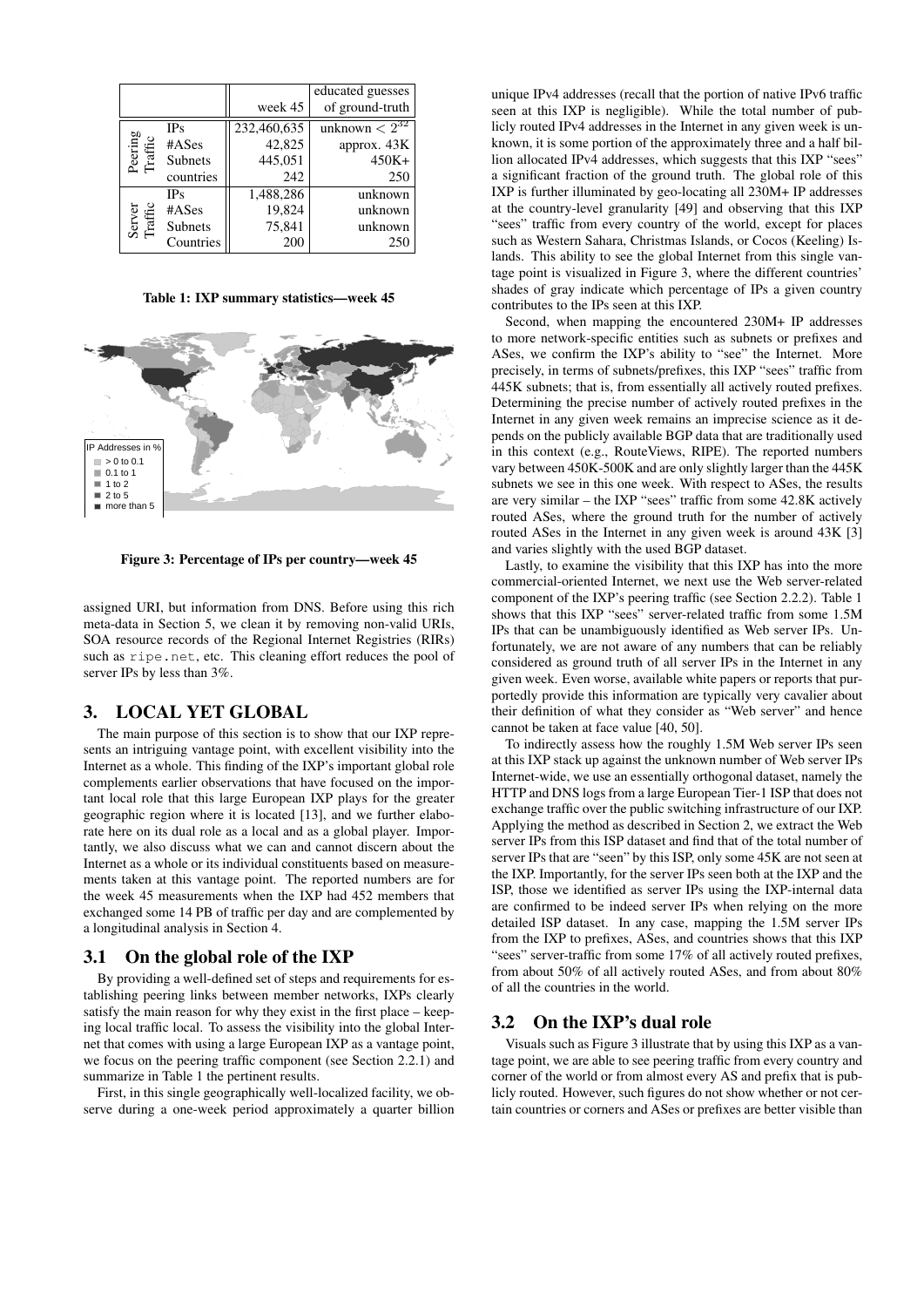|                                                                          |                         | All IPs   | Server IPs | All IPs        | Server IPs |
|--------------------------------------------------------------------------|-------------------------|-----------|------------|----------------|------------|
|                                                                          | rank                    | Country   | Country    | Network        | Network    |
| 1<br>$\frac{2}{3}$<br>4<br>5<br>P <sub>S</sub><br>6<br>7<br>8<br>9<br>10 |                         | US        | DE         | Chinanet       | Akamai     |
|                                                                          |                         | DE        | US.        | Vodafone/DE    | 1 & 1      |
|                                                                          |                         | CN        | RU         | Free SAS       | <b>OVH</b> |
|                                                                          |                         | RU        | FR.        | Turk Telekom   | Softlayer  |
|                                                                          |                         | IT        | GВ         | Telecom Italia | ThePlanet  |
|                                                                          |                         | <b>FR</b> | <b>CN</b>  | Liberty Global | Chinanet   |
|                                                                          |                         | GB        | NL         | Vodafone/IT    | HostEurope |
|                                                                          |                         | TR        | <b>CZ</b>  | Comnet         | Strato     |
|                                                                          |                         | UA        | <b>IT</b>  | Virgin Media   | Webazilla  |
|                                                                          |                         | JP        | UA         | Telefonica/DE  | Plusserver |
| Traffic                                                                  | 1                       | DE        | <b>US</b>  | Akamai         | Akamai     |
|                                                                          | $\overline{c}$          | US        | DE         | Google         | Google     |
|                                                                          | $\overline{\mathbf{3}}$ | <b>RU</b> | NL         | Hetzner        | Hetzner    |
|                                                                          | $\overline{4}$          | <b>FR</b> | RU         | OVH            | VKontakte  |
|                                                                          | 5                       | GB        | <b>GB</b>  | VKontakte      | Leaseweb   |
|                                                                          | 6                       | CN        | EU         | Kabel Deu.     | Limelight  |
|                                                                          | 7                       | NL        | <b>FR</b>  | Leaseweb       | <b>OVH</b> |
|                                                                          | 8                       | CZ.       | <b>RO</b>  | Vodafone/DE    | EdgeCast   |
|                                                                          | 9                       | IT        | <b>UA</b>  | Unitymedia     | Link11     |
|                                                                          | 10                      | UA        | CZ         | Kyivstar       | Kartina    |

Table 2: Top 10 contributors—week 45

|                    |            |          |        | Member AS Distance 1 Distance $> 1$ |
|--------------------|------------|----------|--------|-------------------------------------|
|                    |            | A(L)     | A(M)   | A(G)                                |
| Peering<br>Traffic | <b>IPs</b> | 42.3%    | 45.0%  | 12.7%                               |
|                    | Prefixes   | $10.1\%$ | 34.1%  | 55.8%                               |
|                    | ASes       | $1.0\%$  | 48.9%  | 50.1%                               |
|                    | Traffic    | 67.3%    | 28.4%  | 4.3%                                |
| Server<br>Traffic  | <b>IPs</b> | 52.9%    | 41.2%  | 5.9%                                |
|                    | Prefixes   | 17.2%    | 61.9%  | 20.9%                               |
|                    | ASes       | 2.2%     | 61.5%  | 36.3%                               |
|                    | Traffic    | 82.6%    | 17.35% | 0.05%                               |

Table 3: IXP as local yet global player—week 45

others in the sense that they are responsible for more traffic that is exchanged over the public switching fabric of the IXP. In particular, we would like to know whether the importance of the local role that this IXP plays for the larger geographic region within which it is situated is more or less recovered when considering the peering or server-related traffic that the IPs or server IPs are responsible for, respectively. To this end, we show in Table 2 the top-10 countries in terms of percentage of IP addresses (and associated traffic) and percentage of server IPs (and associated traffic). In addition, we show the top-10 networks. While the role of the IXP for the European region becomes more dominant when we change from peering to server-related traffic, there are still prominent signs of the IXP's global role, even with respect to the commercial Internet, and they reflect the relative importance of this IXP for countries such as USA, Russia, and China or ASes such as 20940 (Akamai), 15169 (Google), and 47541 (VKontakte).

For a somewhat simplified illustration of the IXP's dual role as a local as well as global player, we divide the set of all actively routed ASes into three disjoint sets,  $A(L)$ ,  $A(M)$ , and  $A(G)$ .  $A(L)$  consists of the member ASes of the IXP;  $A(M)$  consists of all ASes that are distance 1 (measured in AS-hops) from a member AS; and

 $A(G)$  is the complement of  $A(L) \cup A(M)$  and contains those ASes that are distance 2 or more from the member ASes. Intuitively, the set  $A(L)$  captures the importance of the local role of the IXP, whereas the set  $A(G)$  is more a reflection of the IXP's global role, with A(M) covering some middle ground. Table 3 shows the breakdown of the IPs, prefixes, and ASes for peering traffic and Web server-related traffic, respectively, for the three sets. It basically confirms our above observation that there is a general trend towards the set  $A(L)$  as we move from IPs and the peering traffic they are responsible for to server IPs and their traffic. Note, while the relative importance of the IXP's local role over its global role with respect to the commercial Internet (i.e., server-related traffic) makes economic sense and is well-captured by this cartoon picture, in reality, there is potentially significant overlap between the sets  $A(L)$ ,  $A(M)$ , and  $A(G)$ , e.g., due to remote peerings, IXP resellers, and non-European networks joining the IXP for purely economic reasons. But this is unlikely to invalidate our basic findings concerning the IXP's dual role.

#### 3.3 On the IXP's "blind spots"

While the IXP "sees" traffic from much of the Internet, taking measurements exclusively at this single vantage point can tell us only so much about the network as a whole or its individual constituents. Hence, knowing what we can discern about the network with what sort of accuracy is as important as understanding what we cannot discern about it, and why.

We show in Section 3.1 how the use of an essentially orthogonal IXP-external dataset (i. e., the HTTP and DNS logs from the large European Tier-1 ISP) enables us to indirectly assess how the approximately 1.5M server IPs seen at the IXP in a given week compare to the unknown number of server IPs network-wide. In the following, we discuss additional examples where the use of IXPexternal data, either in the form publicly available measurements, active or passive measurements, or proprietary information, enables us to check, validate, or refine what we can say with certainty when relying solely on IXP measurements.

To examine in more detail how the approximately 1.5M server IPs seen at the IXP in a given week compare to all server IPs in the Internet, we now use a more extensive combination of IXP-external measurements. To start, using the list of the top-1M Web sites available from www.alexa.com and based on the URIs retrieved from the limited payload part of the sampled frames at the IXP, we recover about 20% of all the second-level domains on Alexa's top-1M list of sites; this percentage increases to 63% if we consider only the top-10K list and to 80% for the top-1K. Note that many hostnames on these lists are dynamic and/or ephemeral. Next, to assess how many additional server IPs we can identify using the approximately 80% of domains we cannot recover using the URIs seen at the IXP, we rely on active measurements in the form of DNS queries to those uncovered domains using our set of 25K DNS resolvers across 12K ASes (see Section 2.3). From this pool of resolvers, we assign 100 randomly-selected resolvers to each URI. This results in approximately 600K server IPs, of which more then 360K are already seen at the IXP and identified as servers.

To provide insight into the remaining 240K server IPs that are not seen as a server at the IXP, we classify them into four distinct categories. First, there are servers of CDNs that are hosted inside an AS and serve exclusively clients in that AS ("private clusters"). These servers reply only to resolvers of that AS for content that is delivered by the global footprint of those CDNs. Traffic to these servers should not be observable at the IXP as it should stay internal to the AS. Second, there are servers of CDNs or cloud/hosting providers that are located geographically far away from the IXP. If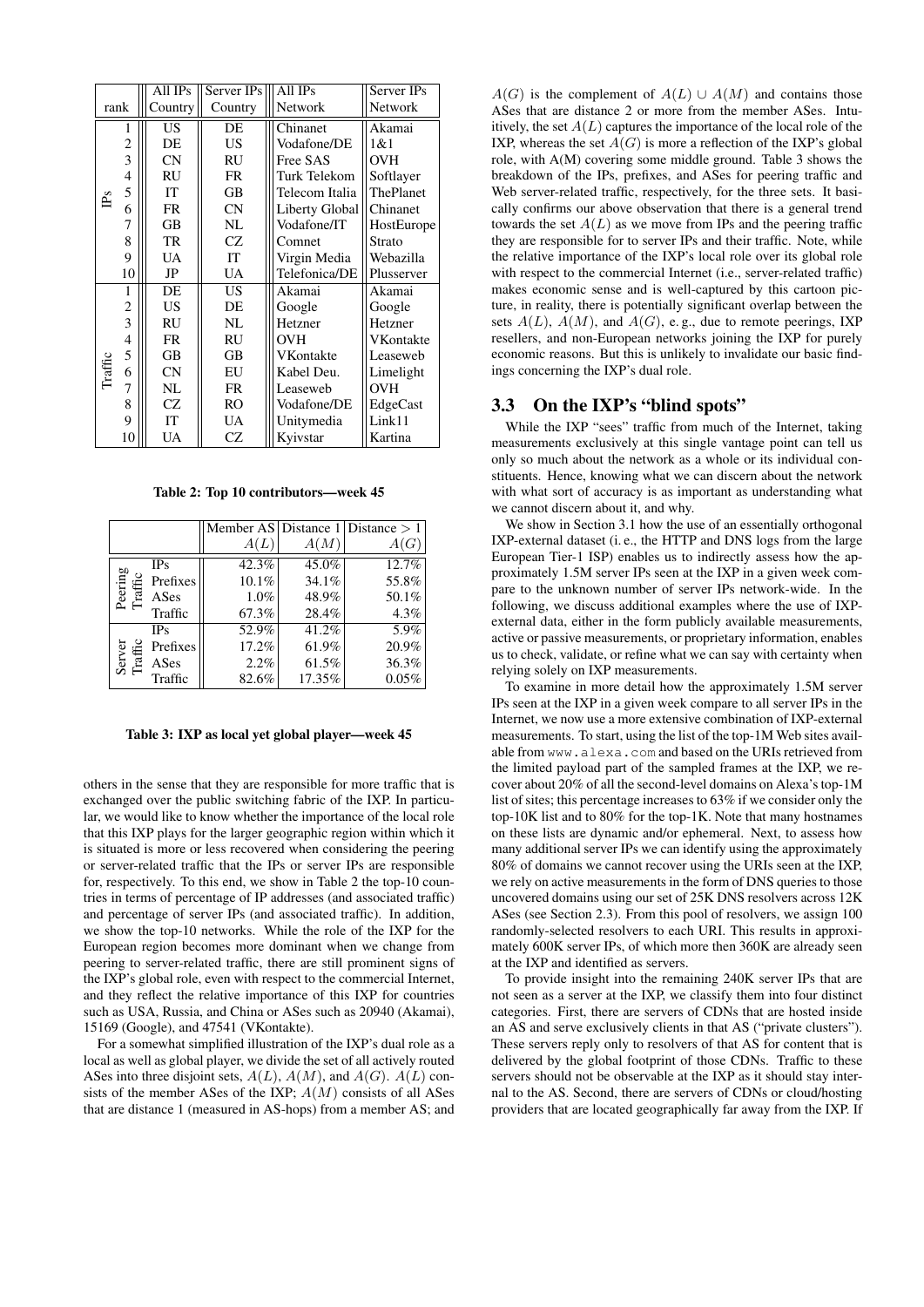these networks have a global footprint and distribute content in a region-aware manner, it is unlikely that these server IPs are seen at the IXP. The third group includes servers that some ASes operate for the sole purpose of handling invalid URIs. Finally, the last category contains those servers of small organizations and/or universities in parts of the world that are geographically far away from the IXP. These IPs are typically not visible at the IXP. In terms of importance, the first two categories account for more than 40% of the 240K servers not seen at the IXP.

For a concrete example for illustrating "what we know we don't know", we consider Akamai. In our week-long IXP dataset, we observe some 28K server IPs for Akamai in 278 ASes (for details, see Section 5). However, Akamai publicly states that it operates some 100K servers in more than 1K ASes [15]. The reasons why we cannot see this ground truth relying solely on our IXP-internal data are twofold and mentioned above. First Akamai is known to operate "private clusters" in many third-party networks which are generally not visible outside those ASes and therefore cannot be detected at the IXP. Second, we cannot expect to uncover Akamai's footprint in regions that are geographically far away from the IXP, mainly because Akamai uses sophisticated mechanisms to localize traffic [42, 46]. Akamai's large footprint makes discovering all of its servers difficult, but by performing our own diligently chosen IXP-external active measurements [39] that utilize the URIs collected in the IXP and the open resolvers discussed in Section 2.3, we were able to discover about 100K servers in 700 ASes. Thus, even for a challenging case like Akamai, knowing what our IXPinternal data can and cannot tell us about its many servers and understanding the underlying reasons is feasible.

Regarding our assumption that server-related traffic is a good proxy for the commercial portion of Internet traffic, there are clearly components of this commercial traffic that are not visible at the IXP. For example, the recently introduced hybrid CDNs (e. g., Akamai's NetSession [12]) serve content by servers as well as by end users that have already downloaded part of the content. Since the connections between users are not based on a HTTP/HTTPS serverclient architecture but are P2P-based, we may not see them at the IXP. However, while the traffic of these hybrid CDNs is increasing (e. g., the service is mainly used for large files such as software downloads), the overall volume is still very low [31].

Lastly, by the very definition of an IXP, any traffic that does not pass through the IXP via its public-facing switching infrastructure remains entirely invisible to us. For example, this includes all traffic that traverses the IXP over private peering links. IXPs keep the private peering infrastructure separate from its public peering platform, and we are not aware of any kind of estimates of the amount of private peering traffic handled by the IXPs.

Summary: By analyzing in detail the traffic that traverses the physical infrastructure of one of the largest IXPs in Europe, we provide evidence that the large European IXPs such as AMS-IX, DE-CIX, and LINX represent global Internet vantage points that "see" weekin and week-out traffic from hundreds of millions of IPs, from almost all routed prefixes and from all routed ASes, and from essentially every country around the world. We also illustrate these IXPs' dual role as a global and a local player within the Internet's ecosystem and caution that despite their outstanding visibility into the Internet, their use as global Internet vantage points comes with caveats (e. g., having "blind spots").

## 4. STABLE YET CHANGING

In this section, we report on a longitudinal analysis that covers 17 consecutive weeks and describes what using our large IXP as a vantage point through time enables us to say about the network

as whole, about some of its constituents, and about the traffic that these constituents are responsible for.

# 4.1 Stability in the face of constant growth

Publicly available data shows that during 2012, this IXP has experienced significant growth, increasing the number of member ASes by 75 and seeing the average daily traffic volume grow by 0.1%. In terms of absolute numbers, we see in week 35 a total of 443 IXP member ASes sending an average daily traffic volume of 11.9 PB over the IXP's public-facing switching infrastructure. By week 51, the member count stood at 457, and the average traffic volume went up to 14.5 PB/day. For what follows, it is important to note that these newly added member ASes are typically regional and local ISPs or organizations and small companies outside of central Europe for which membership at this IXP makes economic sense. To contrast, all the major content providers, CDNs, Web hosting companies, eyeball ASes, and Tier-1 ISPs have been members at this IXP for some time, but may have seen upgrades to higher port speeds since the time they joined.

Given our interest in the commercial Internet and knowing (see Section 2) that the server-related traffic is more than 70% of the peering traffic seen at the IXP, we focus in the rest of this paper on the server-related portion of the IXP traffic. The initial set of findings from our longitudinal analysis paints an intriguingly stable picture of the commercial Internet as seen from our vantage point. In particular, analyzing in detail each of the 17 weekly snapshots shows that during every week, we see server-related traffic at this IXP from about 20K (i. e., about half of all) actively routed ASes, some 75K or approximately 15% of all actively routed prefixes, and from a pool of server IPs whose absolute size changes only so slightly but tends to increase in the long term.

This last property is illustrated in Figure 4(a) when focusing only on the absolute heights of the different bars that represent the total number of server IPs seen in a given week. When considering the full version of this figure, including the within-bar details, Figure 4(a) visualizes the weekly churn that is inherent in the server IPs seen at the IXPs. To explain, the first bar in Figure 4(a) shows the approximately 1.4M unique server IPs that we see in week 35. The next bar shows that same quantity for week 36, but splits it into two pieces. While the lower (white) piece reflects the portion of all week 36 server IPs that were already seen during week 35, the upper (black) piece represents the set of server IPs that were seen for the first time during week 36. Starting with week 37, we show for each week  $n \in \{37, 38, \ldots, 51\}$  snapshot a bar that has three pieces stacked on top of one another. While the first (bottom, white) piece represents the server IPs that were seen at the IXP in each one of the week k snapshot  $(k = 35, 36, \ldots, n)$ , the second (grey-shaded) piece shows the server IPs that were seen at the IXP in at least one previous week k snapshot ( $k = 35, 36, \ldots, n - 1$ ), but not in all; the third (top black) piece represents all server IPs that were seen at the IXP for the first time in week  $n$ .

A key take-away from Figure 4(a) is that there is a sizable pool of server IPs that is seen at the IXP during each and every week throughout the 17-week long measurement period. In fact, this stable portion of server IPs that is seen at the IXP week-in and weekout is about 30% as can be seen by looking at the bottom (white) portion of the week 51 bar. Instead of requiring for a server IP to be seen in each and every week, we also consider a more relaxed notion of stability called recurrence. This recurrent pool of server IPs consists of all server IPs that, by week 51, have been seen at the IXP during at least one previous week (but not in each and every previous week), is represented by the grey-shaded portion of the week 51 bar, and consists of about 60% of all server IPs seen in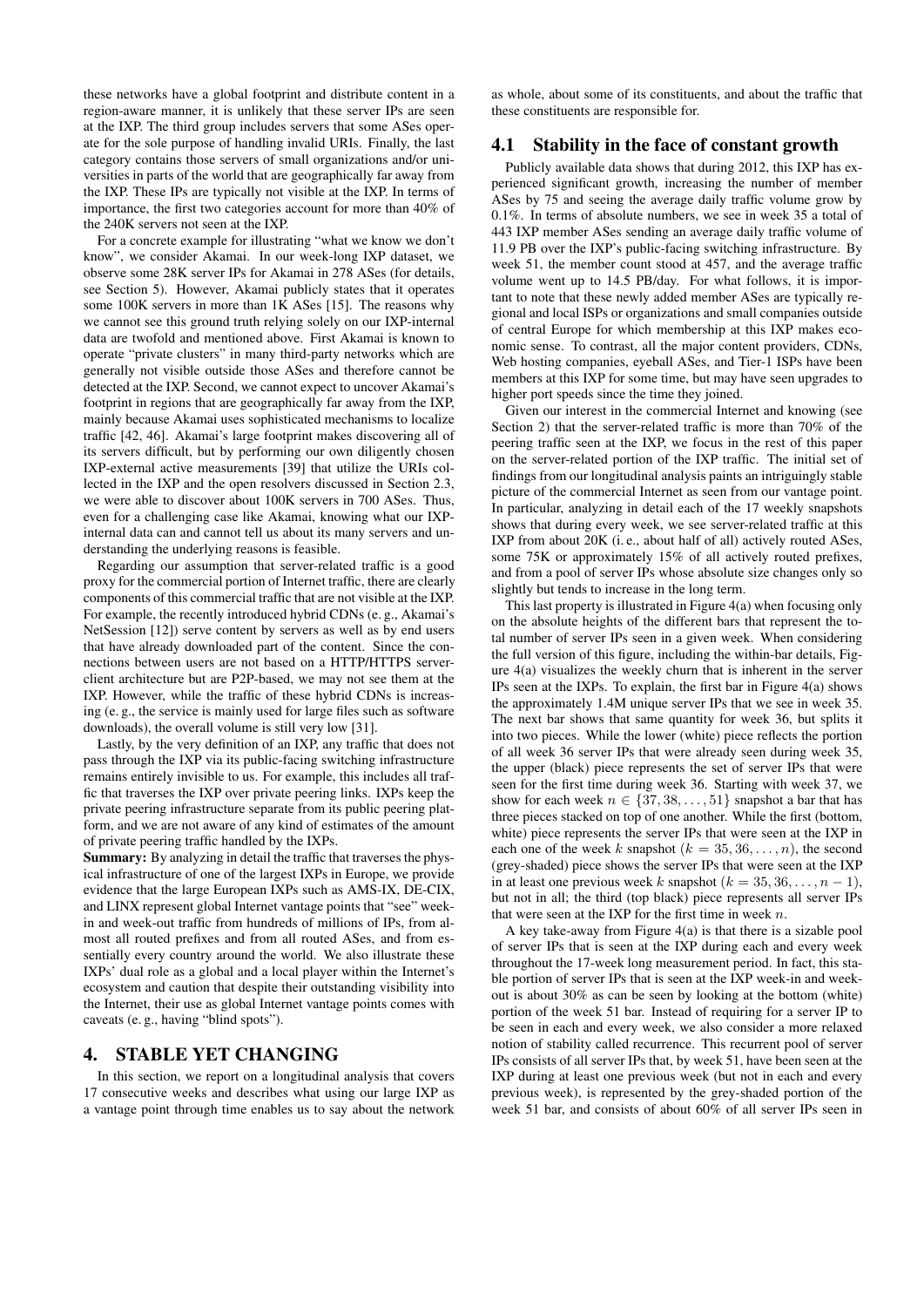

Figure 4: Churn of server IPs and ASes that host servers weeks 35-51

week 51. Note that the number of server IPs seen for the first time in week  $n$  (top black portion) decreases over time and makes up just about 10% of all server IPs seen in week 51.

To look in more detail at the stable and recurrent pools of server IPs and examine their churn or evolution during the 17-week long measurement period, we rely on the GeoLite Country database [44] to geo-locate the server IPs to the country level and group them by geographic "region" as follows: DE, US, RU, CN, RoW (rest of world). Figure 4(b) is similar to Figure 4(a), but shows for each week the portions of IPs for each of these five regions and visualizes the make-up of these server IPs in the same way as we did in Figure 4(a). Note that the shown region-specific stable portions in week 51 add up to the 30% number observed in Figure 4(a), and similarly for the region-specific recurrent portions in week 51 (their sum adds up to the roughly 60% portion of the recurrent pool shown in Figure 4(a)). Interestingly, while the stable pool for DE is consistently about half of the overall stable pool of server IPs seen at the IXP, that pool is vanishing small for CN, slightly larger for RU. This is yet another indication of the important role that this IXP plays for the European part of the Internet.

An even more intriguing aspect of stability is seen when we consider the server-related traffic that the server IPs that we see at the IXP are responsible for. For one, we find that the stable pool of server IPs is consistently contributing more than 60% of the serverrelated traffic. That is, of the server IPs that this IXP "sees" on a weekly basis, more than 30% of them are not only seen week after week, but they are also responsible for most of the serverrelated traffic that traverses the IXP each week. When considering the weekly recurrent pools of server IP (grey-shaded segments in Figure 4(a)), their traffic portions keep increasing, but only to less than 30% of all server traffic. To examine the make-up of the server-related traffic attributed to the stable and recurrent pools of server IPs, respectively, Figure 5 shows for each week  $n$  three bars, each with five segments corresponding to the five regions considered earlier. The first bar is for the server-related traffic portion of all peering traffic that all server IPs see at the IXP in week  $n$ ; the second bar reflects the server-related traffic portion in week  $n$  attributed to the recurrent pool of server IPs in that week, while the third bar shows the server-related traffic portion in week  $n$  that the stable pool of server IPs is responsible for. From Figure 5, we see that while the stable and recurrent pools of server IPs from China are basically invisible at the IXP in terms of their traffic, both US and Russia have the property that the stable pool of server IPs is responsible for much all the server-related traffic seen from those regions at the IXP.

In addition to examining the churn and evolution of the server IPs seen at the IXP, it is also instructive to study the temporal behavior of the subnets and ASes that the encountered server IPs map into. To illustrate, we only consider the ASes and show in Figure 4(c) for ASes what we depicted in Figure 4(b) for server IPs. The key difference between server IPs and ASes is that the stable pool of ASes represented by the white portion of the week 51 bar is about 70% compared to the 30% for the stable pool of server IPs. Thus, a majority of ASes with server IPs is seen at the IXP during each and every week, and the number of ASes that are seen for the first time becomes miniscule over time. In summary, the stable pool of server IPs (about 1/3 of all server IPs seen at the IXP) gives rise to a stable pool of ASes (about 2/3 of all ASes seen at the IXP and have server IPs) and is responsible for much of the server-related traffic seen at the IXP.

#### 4.2 Changes in face of significant stability

One benefit of observing a significant amount of stability with respect to the server-related portion of the overall peering traffic seen at the IXP is that any weekly snapshot provides more or less the same information. At the same time, subsequent weekly snap-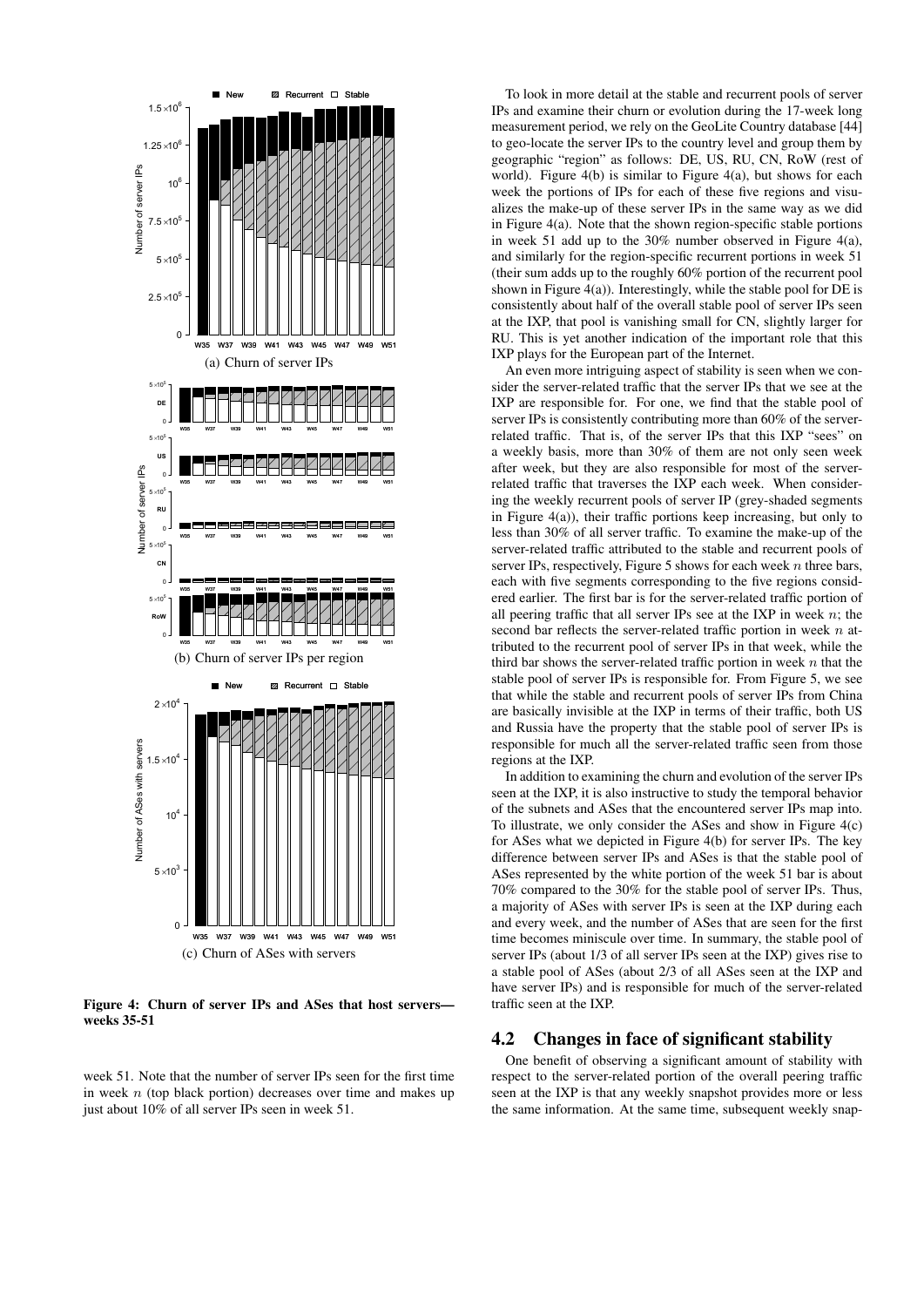

Figure 5: Churn of server traffic by region—weeks 35-51

shots that differ noticeably may be an indication of some change. Next, we briefly discuss a few examples of such changes that we can discern about the Internet as a whole and some of its individual constituents when we have the luxury to observe and measure the network at this IXP for a number of consecutive weeks.

The first example is motivated primarily by our ability described in Section 2.2.2 to specifically look for and identify HTTPS server IPs, but also by anecdotal evidence or company blogs [21, 22] that suggest that due to widespread security and privacy concerns, the use of HTTPS is steadily increasing. To examine this purported increase, we extract for each weekly snapshot all HTTPS server IPs and the traffic that they contribute. When comparing for each week the number of HTTPS server IPs relative to all server IPs seen in that week and the weekly traffic associated with HTTPS server IPs relative to all peering traffic, we indeed observe a small, yet steady increase, which confirms that the Internet landscape is gradually changing as far as the use of HTTPS is concerned.

For a different kind of example for using our IXP vantage point, we are interested in tracking the recently announced expansion of Netflix using Amazon's EC2 cloud service [10] into a number of Scandinavian countries [23]. To this end, we relied on publicly available data to obtain Amazon EC2's data center locations [16] and the corresponding IP ranges [17]. We then mined our 17 weeks worth of IXP data and observed for weeks 49, 50, and 51 a pronounced increase in the number of server IPs at Amazon EC2's Ireland location, the only data center of Amazon EC2 in Europe. This was accompanied by a significant (but still small in absolute terms) increase in Amazon EC2's traffic. All this suggests that it may be interesting to watch this traffic in the future, especially if the observed changes are in any way related to Netflix becoming available in Northern Europe towards the end of 2012.

Yet another example concerns the detection of regional or national events at this IXP. For example, considering in more detail week 44, which shows up as a clear dip in, say, Figure 4(a), we notice that this week coincides with Hurricane Sandy that had a major impact on the US East Coast region. To examine its impact,

we use the IXP vantage point to discern this natural disaster from traffic that we see at the IXP from a particular Internet constituent, a major cloud provider. Using publicly available information about the cloud platform's data centers and corresponding IP ranges, we look in our data for the corresponding server IPs and find a total of about 14K. A detailed breakdown by data center location for weeks 43-45 shows a drastic reduction in the number of server IPs seen at the IXP from the US East Coast region, indicating that the platform of this major cloud provider faced serious problems in week 44, with traffic dropping close to zero. These problems made the news, and the example highlights how a geographical distant event such as a hurricane can be discerned from traffic measurements taken at this geographically distant IXP.

Lastly, we also mention that an IXP is an ideal location to monitor new players such as "resellers". Resellers are IXP member ASes, and their main business is to provide and facilitate access to the IXP for smaller companies that are typically far away geographically from the IXP. For IXPs, the emergence of resellers is beneficial as they extend the reach of the IXP into geographically distant regions and thereby the potential membership base. For example, for a particular reseller at our IXP, we observed a doubling of the server IPs from 50K to 100K in four months, suggesting that this reseller has been quite successful in attracting new networks with significant server-based infrastructures as its customers.

Summary: When concentrating on the Web server-related portion of the IXP traffic and performing a longitudinal analysis over a 17 week long period, we observe significant stability – of all the server IPs for which traffic is observed at the IXP during this 17-week period, some 30% are seen at the IXP week-in and week-out and are responsible for around 60% of all server-related traffic in each and every week. At the same time, the traffic seen at the IXP does exhibit differences from one week to the next, and we illustrate with some examples what different types of changes enable us to say about the network as a whole or some of its individual constituents. In this sense, the traffic seen at these global Internet vantage points can be used as complementary source of information for recent ef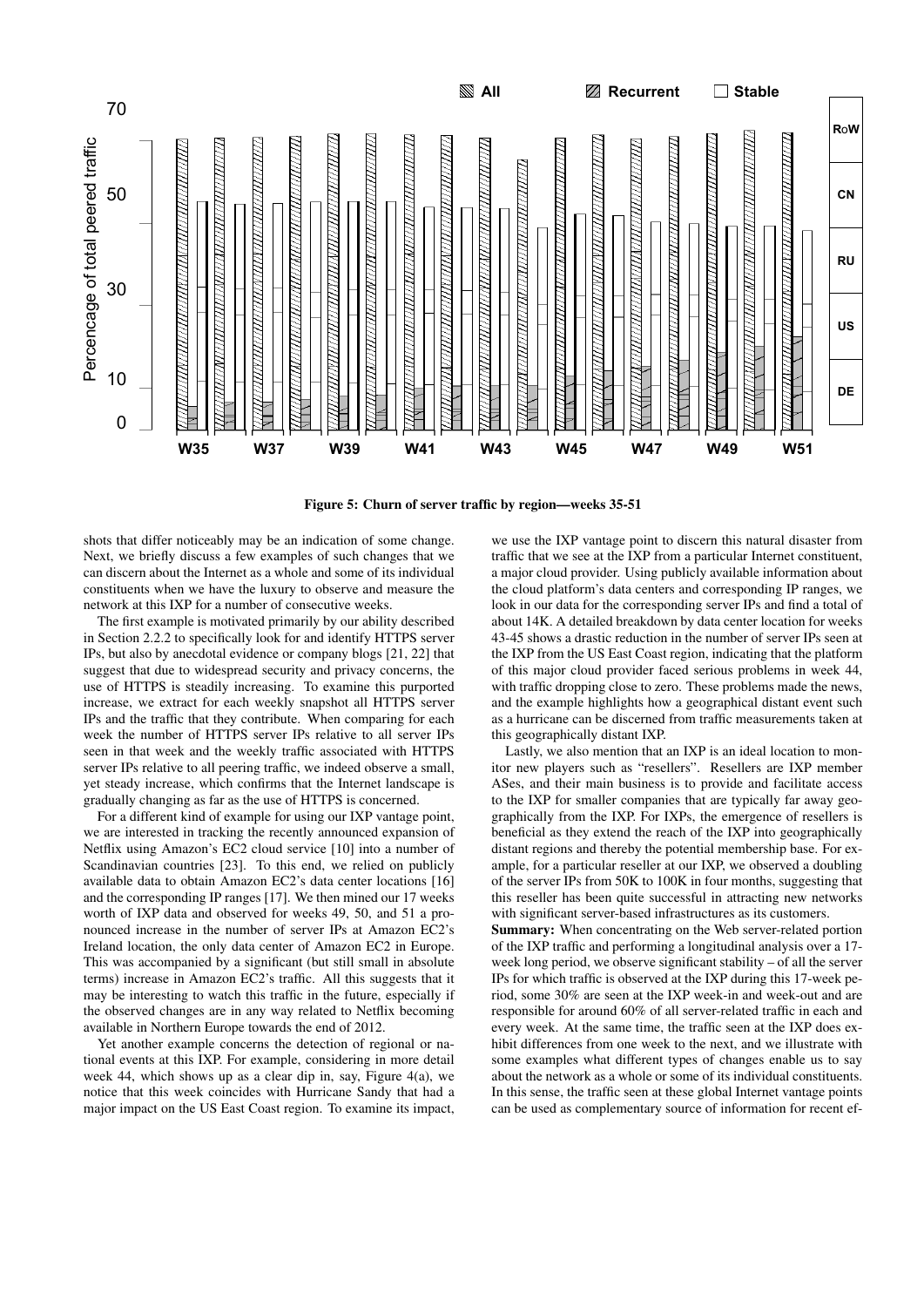forts analyzing Internet events such as large-scale outages due to censorship [32], natural disasters [29], etc.

# 5. BEYOND THE AS-LEVEL VIEW

To illustrate the benefits and new opportunities for Internet measurements that arise from being able to use our IXP as a vantage point with very good visibility into the Internet, we describe in this section an approach for identifying server-based network infrastructures and classifying them by ownership. In the process, we report on a clear trend towards more heterogeneous networks and network interconnections, provide concrete examples, and discuss why and how this observed network heterogenization requires moving beyond the traditional AS-level view of the Internet.

#### 5.1 Alternative grouping of server IPs

To this point, we have followed a very traditional approach for looking at our IXP data in the sense that we measured the IXP's visibility into the Internet in terms of the number of actively routed ASes or subnets seen at the IXP. However, there exist Internet players (e. g., CDN77, a recently launched low-cost no-commitment CDN; Rapidshare, a one-click hosting service; or certain metahosters that utilize multiple hosters) that are not ASes in the sense that they do not have an assigned ASN. Thus, as far as the traditional AS-level view of the Internet is concerned, these players are invisible, and the traffic that they are responsible for goes unnoticed, or worse misattributed to other Internet players. Yet, being commercial entities, these companies actively advertise their services, and in the process often publish the locations and IP addresses of their servers. This then suggests an alternative approach to assessing the IXP's ability to "see" the Internet as a whole group servers according to the organization or company that has the administrative control over the servers and is responsible for distributing the content. While this approach is easy and works to perfection for companies like CDN77 that publish all their server IPs, the question is what to do if the server IPs are not known.

Accordingly, our primary goal is to start with the server IPs seen at the IXP and cluster them so that the servers in one and the same cluster are provably under the administrative control of the same organization or company. To this end, we rely in parts on methods described by Plonka et al. [48] for traffic and host profiling, Bermudez et al. [20] for discerning content and services, and Ager et al. [14] for inferring hosting infrastructures from the content they deliver. We also take advantage of different sets of meta-data obtained from assorted active measurement efforts or available by other means as discussed in Section 2.4. Recall that this meta-data includes for every server IP seen in the IXP data the corresponding URIs, the DNS information from active measurements, and, where available, the list of X.509 certificates retrieved via active measurements. In the rest of this section the reported numbers are for week 45.

The clustering proceeds in three steps. First, we focus on those server IPs for which we have a SOA resource record and consider a first category of clusters that have the property that all server IPs assigned to a given cluster have the IP and the content managed by the same authority. We identify those clusters by grouping all server IPs where the SOA of the hostname and the authority of the URI lead to the same entry. Prominent organizations that fall into this first category are Amazon and big players like Akamai and Google when they are located in their own ASes or when they are in third-party ASes but have assigned names to their own servers. 78.7 % of all our server IPs are clustered in this first step.

In a second step, we consider clusters with the property that for the server IPs in a given cluster, most of the server IPs and most of the content are managed by the same authority. This can happen

if the SOA is outsourced (e. g., to a third-party DNS provider) and is common property among hosters and domains served by virtual servers. In these cases, to group server IPs, we rely on a majority vote among the SOA resource records, where the majority vote is by (i) the number of IPs and (ii) the size of the network footprint. This heuristic enables us to group some server IPs together with organizations inferred in the previous step and also applies to metahosters such as Hostica. 17.4 % of all our server IPs are clustered in this second step. Lastly, for the remaining 3.9 % of server IPs that have been seen in our IXP data and have not yet been clustered, we only have partial SOA information. This situation is quite common for parts of the server infrastructure of some large content providers and CDNs such as Akamai that have servers deployed deep inside ISPs. In this case, we apply the same heuristic as in the second step, but only rely on the available subset of information.

To validate our clustering that results from this three-step process, we manually compare the results by (1) checking against the coverage of the public IP ranges that some organizations advertise (see Section 4.2), (2) utilizing the information of certificates that point to applications and services, and (3) actively downloading either the front page (e. g., in the case of Google, it is always the search engine front page) or requested content that is delivered by a CDN (e. g., in the case of Akamai, any content is delivered by any of its servers [53]). Our method manages to correctly identify and group the servers of organizations with a small false-positive rate of less than 3%. Moreover, we observe that the false-positive rate decreases with increasing size of the network footprint. However, there are false-negatives in the sense that our methodology misses some servers due to the "blind spots" discussed in Section 3.3.

## 5.2 New reality (I): ASes are heterogeneous

Equipped with an approach for grouping server IPs by organizations, we examine next to what extent this grouping is orthogonal to the prevailing AS-level view of the Internet. The issues are succinctly illustrated in Figure 6(a) where we augment the traditional AS-level view (i. e., a number of different ASes exchanging traffic over (public) peering links at an IXP) with new features in the form of AS-internal details (i. e., the third-party servers that the ASes host). Note that while the traditional view that makes a tacit homogeneity assumption by abstracting away any AS-internal details may have been an adequate model for understanding some aspects of the Internet and the traffic it carries at some point in the past, things have changed, and we assert that the cartoon picture in Figure 6(a) captures more accurately the current Internet reality; that is, a trend towards distributed network infrastructures that are deployed and operated by today's commercial Internet players.

To quantify how much closer the cartoon Figure 6(a) is to reality than the traditional AS-level view, we apply our clustering approach to the 1.5M server IPs seen in our week 45 IXP data and obtain some 21K clusters, henceforth referred to organizations or companies. Among them are the well-known big players like Akamai with 28K active server IPs, Google with 11.5K server IPs, and several large hosters, each with more than 50K server IPs (e. g., AS92572 with 90K+ server IPs; AS56740 and AS50099, both with more than 50K server IPs). Indeed, of the 21K identified organizations, a total of 143 organizations are associated with more than 1000 server IPs and more than 6K organizations have more than 10 servers IPs. For the latter, Figure 6(b) shows a scatter plot of the number of server IPs per organization vs. the number of ASes that they cover. More precisely, every dot in the plot is an organization, and for a given organization, we show the number of its server IPs (x-axis) and the number of ASes that host servers from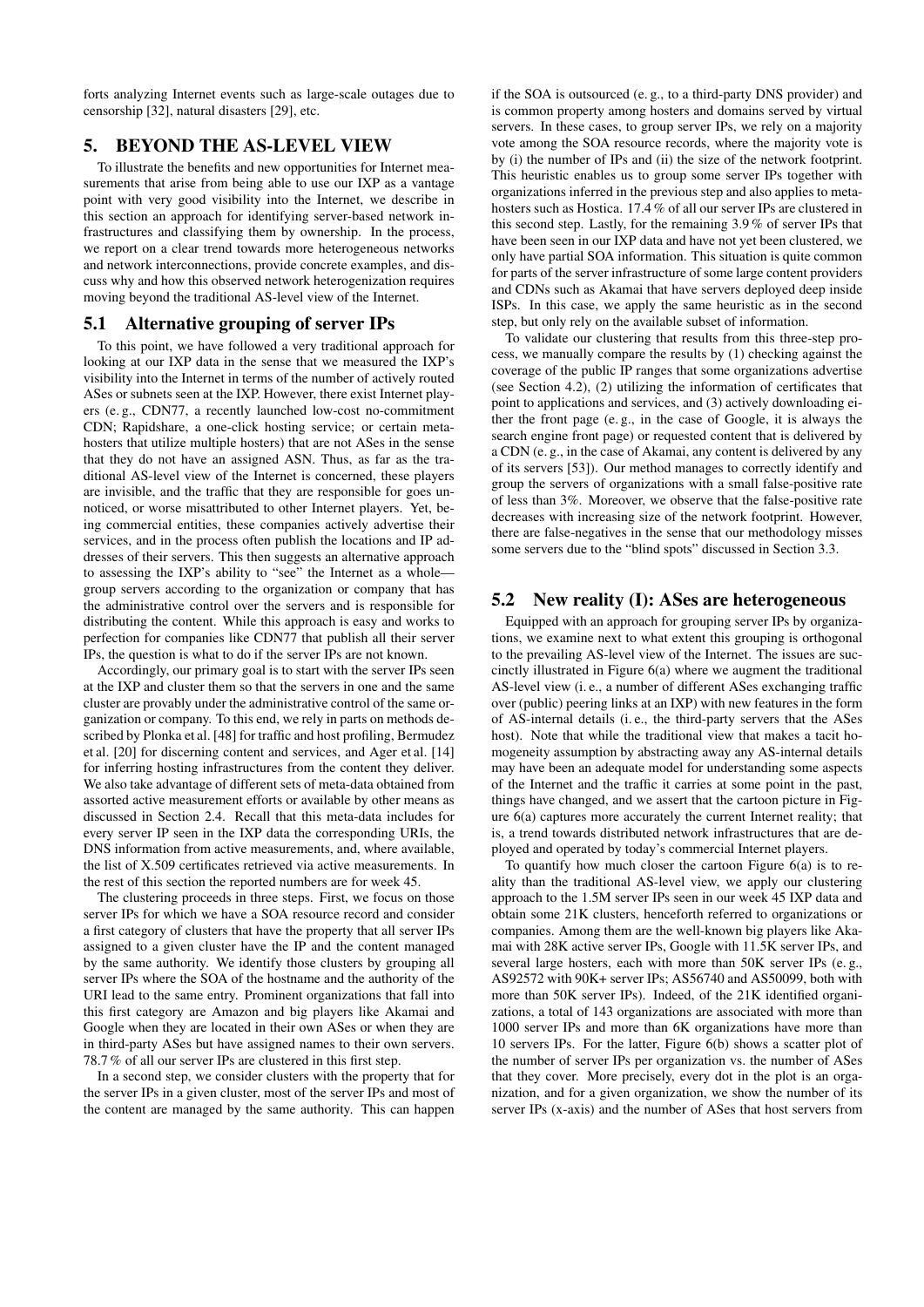

(b) Scatter plot of number of server IPs vs. the number of ASes per organization



(c) Scatter plot of number of organizations vs. the number of server IPs for each AS

Figure 6: Heterogeneity of organizations and ASes

that organization  $(y-axis)$ .<sup>3</sup> We observe that operating a highly diverse infrastructure is commonplace in today's Internet and is not limited to only the Internet's biggest players, but reporting on the

bewildering array of scenarios we encountered when examining the extent of the different organizations and the networks they partner with is beyond the scope of this paper.

The realization that many organizations operate a server infrastructure that is spread across many ASes implies that the complementary view must be equally bewildering in terms of diversity or heterogeneity. This view is captured in Figure 6(a) by focusing on, say AS1, and examining how many third-party networks host some of their servers inside that AS. Thus, yet another way to quantify how much closer that cartoon figure is to reality than the traditional AS-level view with its implicit homogeneity assumption concerning the administrative authority of servers hosted within an AS is shown in Figure 6(c). Each dot in this figure represents an AS, and the number of organizations a given AS hosts is given on the y-axis while the number of identified server IPs is shown on the x-axis. As before, the figure only shows organizations with more than 10 servers. We observe that many ASes host a sizable number of server IPs that belong to many organizations; there are more than 500 ASes that host servers from more than five organizations, and more than 200 ASes that support more than 10 organizations.

Indeed, this observation is again fully consistent with public announcements [1, 6] and content providers' efforts [5] to install their own brand of single-purpose CDNs inside various ISPs. The end effect of such developments is a clear trend towards more heterogeneous eyeball ISP networks by virtue of such ASes hosting more servers from an increasing number of interested third-party networks. In view of similar announcements from key companies such as Google [51, 25, 34], Amazon [2], or Facebook [4], the challenges of studying, leave alone controlling, such increasingly intertwined networks and traffic are quickly becoming daunting. As an example, consider a large Web hosting company (AS36351), for which we identified more than 40K server IPs belonging to a total more than 350 different organizations (highlighted in Figure 6(c) with a square).

#### 5.3 New reality (II): Links are heterogeneous

In Section 5.2, we show that organizations take advantage of network diversity and purposefully spread their infrastructure across multiple networks. This development creates very fluid and often transparent network boundaries, which in turn causes havoc when trying to attribute the right traffic to the right network. The issues are illustrated in the cartoon Figure 7(a). The figure shows the traditional AS-level perspective, whereby Akamai is a member AS (AS1) of this IXP, and so are a generic AS3 and another generic (non-Akamai) AS2, and the Akamai AS peers at this IXP with AS3 which, in turn, peers also with AS2. This traditional AS perspective is enriched with member-specific details that specify that there is an Akamai server behind/inside (non-Akamai) AS2 and behind/inside the Akamai AS. Note that in terms of the traditional AS-level view, the question of how much Akamai traffic is seen at this IXP is clear-cut and can be simply answered by measuring the traffic on the peering link between AS3 and the Akamai AS. However, when accounting for the fact that there is an Akamai server behind/inside the non-Akamai member AS2, answering that same question becomes more involved. It requires measuring the traffic on the (Akamai) peering link between AS3 and the Akamai AS as well as accounting for the Akamai traffic on the (non-Akamai) peering link between AS3 and (non-Akamai) AS2.

Clearly, for accurately attributing traffic to the responsible parties in today's network, the trend towards network heterogenization creates problems for the traditional AS-level view of the Internet. To illustrate the extent of these problems, we show in Figure 7(b) what we observe at the IXP for Akamai. Recall that Aka-

<sup>3</sup>While in a few isolated cases, the ASes that host servers from a given organization are part of that organization (e. g., see [24]), hand-checking the 143 organizations with more than 1000 servers confirmed that in almost all cases, these ASes are genuine thirdparty networks that are run and operated independently from the organization whose servers they host.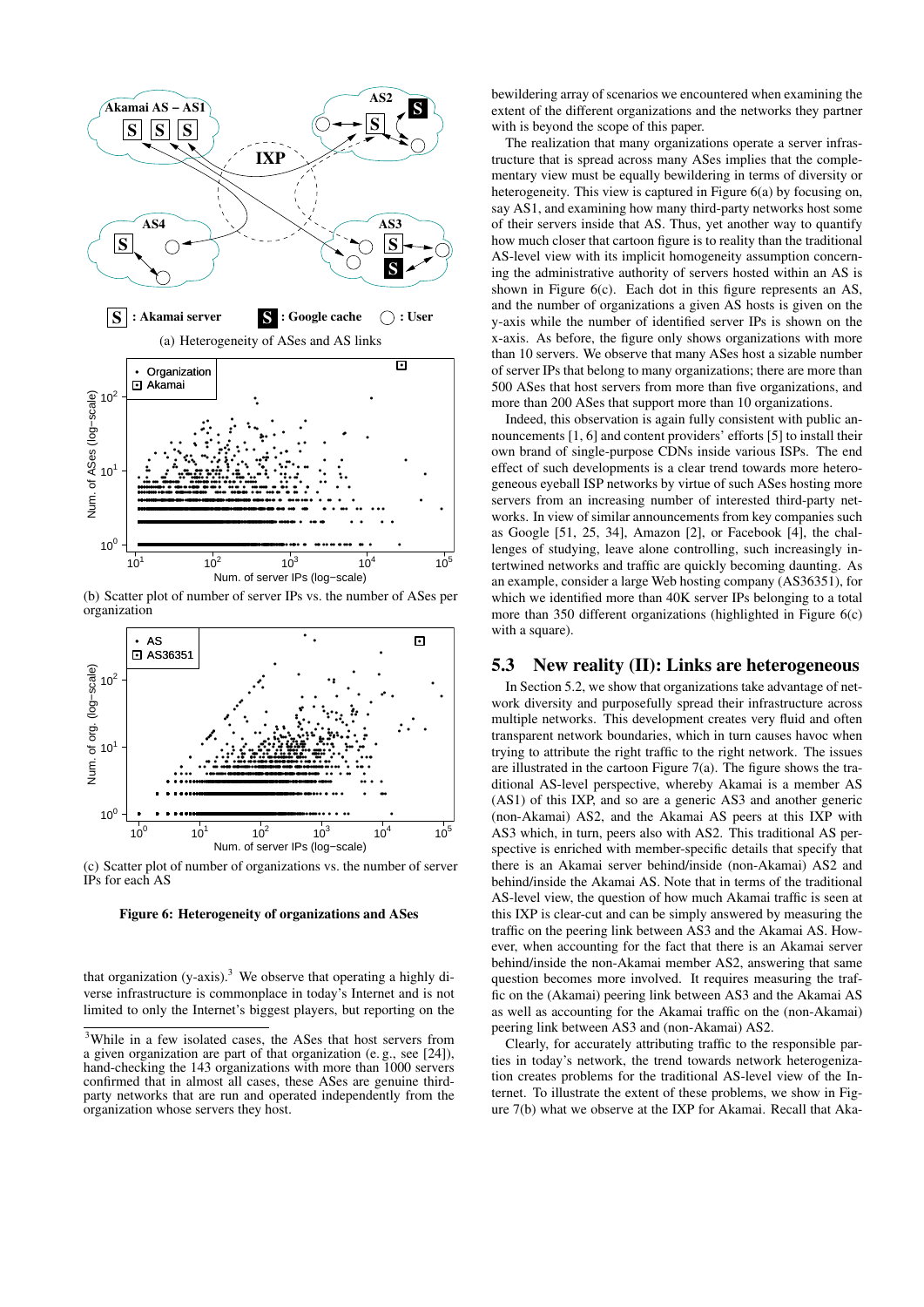

(a) Observing traffic from a direct and a non direct link of Akamai



(b) Perc. of Akamai traffic vs. perc. of Akamai traffic via direct link



(c) Perc. of CloudFlare traffic vs. perc. of CloudFlare traffic via direct link

Figure 7: AS link heterogeneity: Traffic via direct member link relative to other member links.

mai (AS20940) is a member of the IXP and peers with some 400 other member ASes. In the traditional view, accounting for Akamai traffic traversing the IXP simply means capturing the traffic on all the peering links between Akamai and those member ASes. Unfortunately, this simple view is no longer reflecting reality when Akamai servers are hosted inside or "behind" (non-Akamai) IXP member ASes. To capture this aspect, Figure 7(b) shows for each IXP member that peers with Akamai (indicated by a dot) the percentage of Akamai traffic on the direct peering link to Akamai (x-axis) vs. the percentage of total Akamai-server traffic for this member AS (y-axis). Under the traditional assumption, all dots would be stacked up at x=100, reflecting the fact that to account for Akamai-related traffic, all that is needed is to measure the Akamai peering links. However, with Akamai servers being massively deployed in third-party networks, including many of the other member ASes of the IXP, we observe that some members get all their Akamai-related traffic from ASes other than the (member) Akamai AS (x=0), even when that traffic is sizable  $(y \gt>0)$ . Moreover, the scattering of dots across Figure 7(b) succinctly captures the diverse spread of traffic across the direct peering link vs. the other member links. In terms of numbers, Akamai sends 11.1% of its traffic not via its peering links with the member AS. Put differently, traffic from more than 15K out of the 28K Akamai servers that we identified in our IXP data is seen at the IXP via non-IXP member links to Akamai. The same holds true for other major CDNs but also for relatively new players such as CloudFlare. Figure 7(c) shows the same kind of plot as Figure 7(b) for CloudFlare. It demonstrates that despite adhering to very different business models (i. e., Akamai deploys servers inside ISPs vs. CloudFlare operates its own data centers), the two CDNs have similar usage patters as far as their peering links are concerned.

Looking beyond Akamai, we observe that different services from the same organization use their servers differently resulting in different usage patterns of the peering links. For example, for Amazon CloudFront, Amazon's "CDN part", almost all traffic is send via the IXP's Amazon links. However, for Amazon EC2, the "cloud part", a sizable fraction comes via other IXP peering links. We also noticed that for most cases where we see the use of the non-IXP member links, the percentage of traffic in those links increases during peak times. This may be due to reasons such as load balancing, performance improvement, or cost savings. Lastly, how our view of the usage of the IXP's public peering links is impacted by private peerings that may be in place between member ASes of the IXP remains unexplored.

Summary: To illustrate the kind of benefits that arise from having access to a global Internet vantage point in the form or our large European IXP, we confirm a feature of today's Internet that is wellknown among experts but remains largely under-reported in the networking research literature—a tendency of certain Internet players to either host servers from third-party networks within their own network infrastructures or deploy their own servers in strategicallychosen third-party ASes. More importantly, we present a methodology for discovering an organization's servers, whether they are deployed within the organization's own AS (or ASes) or inside some third-party network's infrastructure, and use it to systematically assess the *extent* of this network heterogenization and study its impact on the usage of peering links at IXPs by these increasingly more heterogeneous member ASes. However, we want to stress that our AS-links usage-related findings are not IXP-specific (i. e., public peering links), but apply to any AS-link in the Internet, pointing towards serious challenges when trying to attribute the right traffic to the right party.

# 6. DISCUSSION AND CAVEATS

We are not the first to try and uncover the footprints of the infrastructures of commercial Internet players. One group of prior studies targets specific Internet companies (e. g., Akamai [54, 39, 52], Youtube [11, 37, 26], Netflix [10]), or one click hosters [19]). Other work is more concerned with inferring Web hosting infrastructures by relying on content only [14]. Our approach differs from these earlier works. For one, we rely on a unique vantage point in the form of one of the largest European IXPs to supply us with a weekly pool of some 230M IPs from which we diligently extract some 1.5M server IPs. Next, we rely exclusively on publicly available data $4$  to group these servers by organizations that have

<sup>&</sup>lt;sup>4</sup>Note that our use of the set of DNS resolvers from a large commercial CDN in Section 2.3 is a shortcut. A similar list could also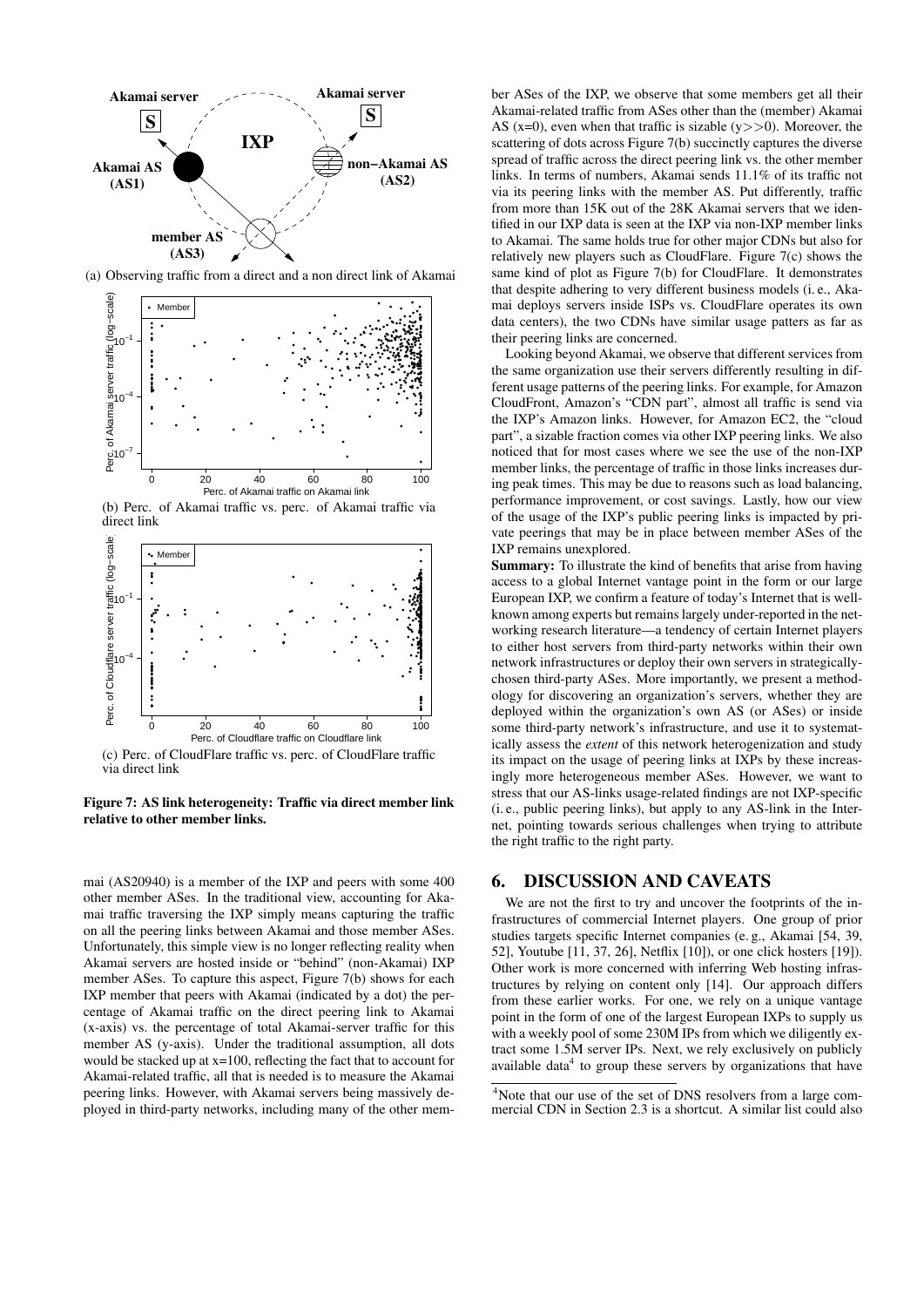the administrative authority over them and are responsible for their content. In doing so, we are inspired by earlier studies such as [20, 48]. Lastly, the methodology we develop for grouping servers by their organization is general in the sense that it applies equally well to content providers, CDNs, hosting companies, cloud infrastructure providers, eyeball ASes, or other Internet players.

The difference in perspective between the more traditional ASlevel view of the Internet and our perspective that centers around organizations and companies and their heterogeneously deployed server-based infrastructure becomes evident when comparing our approach to the recent work by Cai et al. [24] on mapping ASes to organizations. For one, the starting point for [24] is the traditional AS-level view of the Internet, and two ASes are grouped into two different organizations if neither of the organizations is a subsidiary of the other (i. e., majority-owned by the other). While such a top-down ownership-based grouping of ASes captures one aspect of how ASes are inter-related, it is oblivious to how network infrastructures get used and deployed in today's Internet. In particular, while the method described in [24] may succeed in clustering all Akamai-owned ASes under the umbrella organization Akamai, the publicly known fact that Akamai has more than 100K servers deployed in hundreds of different third-party non-Akamai ASes [46] cannot be accounted for at all by that approach.

Our work relies critically on the sFlow records provided by one of the largest IXPs in Europe, and it can be argued that for many researchers, access to such data cannot be taken for granted. However, it is important to note that some of these largest IXPs in Europe generally welcome collaborations with researchers and are supportive of research efforts that make explicit use of their data (see for instance [18]). Once access to data collected from such unique and powerful vantage points is established, the opportunities for researchers are plentiful.

After presenting evidence for the kind of visibility into the Internet that comes with using one of these largest European IXPs as a vantage point, we highlight in this paper some of the benefits that arises from having access to such a vantage point. However, despite its impressive capabilities, our IXP and the measurements it collects can only tell us so much about the network's "state", and many important issues remain concerning our knowledge about what exactly we can and cannot discern about the Internet as whole and its individual constituents. While we have identified a number of "blind spots", much remains to be done in terms of identifying and collecting IXP-external information that can be brought to the table for either checking, validating, or refining the findings obtained from the use of IXP-internal data only. The question of how to appropriately fuse selective IXP-external data with IXP-internal measurements to obtain a picture of the global network and its individual constituents that is unprecedented in terms of its accuracy, details, and insight looms as an important open research problem.

# 7. CONCLUSION

This paper contributes to Internet measurements by reporting on the existence of single, well-localized physical locations or vantage points within the Internet infrastructure where one can "see" much of the global Internet. Mining the data collected at one such vantage point reveals a network that teems with heterogeneity whichever way one looks. Given that economic incentives drive many of the main commercial Internet players to either host third-party servers in their own network infrastructures or deploy their own servers, often in massive numbers, in strategically selected (close to the

end users) third-party networks, we expect the observed trend towards increasingly more heterogeneous networks and increasingly diverse usage of IXP peering links, in particular, and AS-links, in general, to accelerate, especially in view of the growing importance of cloud providers. As an interesting consequence of more servers being deployed close to the end users, we also expect that IXPs in the future will "see" less end user-to-server traffic but an increasing amount of server-to-server traffic.

In response to this observed heterogeneity, the paper also contributes to Internet topology research by advancing a new mental model for the Internet's ecosystem that accounts for the observed network heterogenization, points towards measurements that reveal and keep track of this ongoing heterogenization process, and is rich and flexible enough to adapt to a constantly changing Internet environment. Doing so only scratches the surface of a new and rich problem space, and our efforts reported in this paper that focus less on the Internet's connectivity structure and more on how traffic flows over this connectivity structure are just a first step towards exploring that space.

## **REFERENCES**

- [1] Akamai and AT&T Forge Global Strategic Alliance to Provide Content Delivery Network Solutions. http://www.akamai.com/html/about/press/ releases/2012/press\_120612.html.
- [2] Amazon CloudFront Amazon Web Services. http://aws.amazon.com/cloudfront/.
- [3] CIDR Report. http://www.cidr-report.org/.
- [4] Like Netflix, Facebook is boosting its edge network. http://gigaom.com/2012/06/21/ like-netflix-facebook-is-planning-its-own-cdn/.
- [5] Netflix Open Connect. https://signup.netflix.com/openconnect.
- [6] Orange and Akamai form Content Delivery Strategic Alliance. http://www.akamai.com/html/about/ press/releases/2012/press\_112012\_1.html.
- [7] RIPE RIS. http://www.ripe.net/ris/.
- [8] Route Views Project, University of Oregon. http://www.routeviews.org/.
- [9] Team Cymru. http://www.team-cymru.org/.
- [10] V. Adhikari, Y. Guo, F. Hao, M. Varvello, V. Hilt, M. Steiner, and Z.-L. Zhang. Unreeling Netflix: Understanding and Improving multi-CDN Movie Delivery. In *IEEE INFOCOM*, 2012.
- [11] V. K. Adhikari, S. Jain, Y. Chen, and Z.-L. Zhang. Vivisecting YouTube: An Active Measurement Study. In *IEEE INFOCOM*, 2012.
- [12] P. Aditya, M. Zhao, Y. Lin, A. Haeberlen, P. Druschel, B. Maggs, and B. Wishon. Reliable Client Accounting for Hybrid Content-Distribution Networks. In *NSDI*, 2012.
- [13] B. Ager, N. Chatzis, A. Feldmann, N. Sarrar, S. Uhlig, and W. Willinger. Anatomy of a Large European IXP. In *ACM SIGCOMM*, 2012.
- [14] B. Ager, W. Mühlbauer, G. Smaragdakis, and S. Uhlig. Web Content Cartography. In *ACM IMC*, 2011.
- [15] Akamai. Facts and Figures: Network Deployment. http://www.akamai.com/html/about/facts\_ figures.html.
- [16] Amazon. AWS Dashboard. http://status.aws.amazon.com/.
- [17] Amazon. EC2 Public IP ranges. https://forums.aws. amazon.com/ann.jspa?annID=1701.

have been obtained by relying on publicly available data only [52, 54, 39], e. g., via active scanning or from DNS logs.